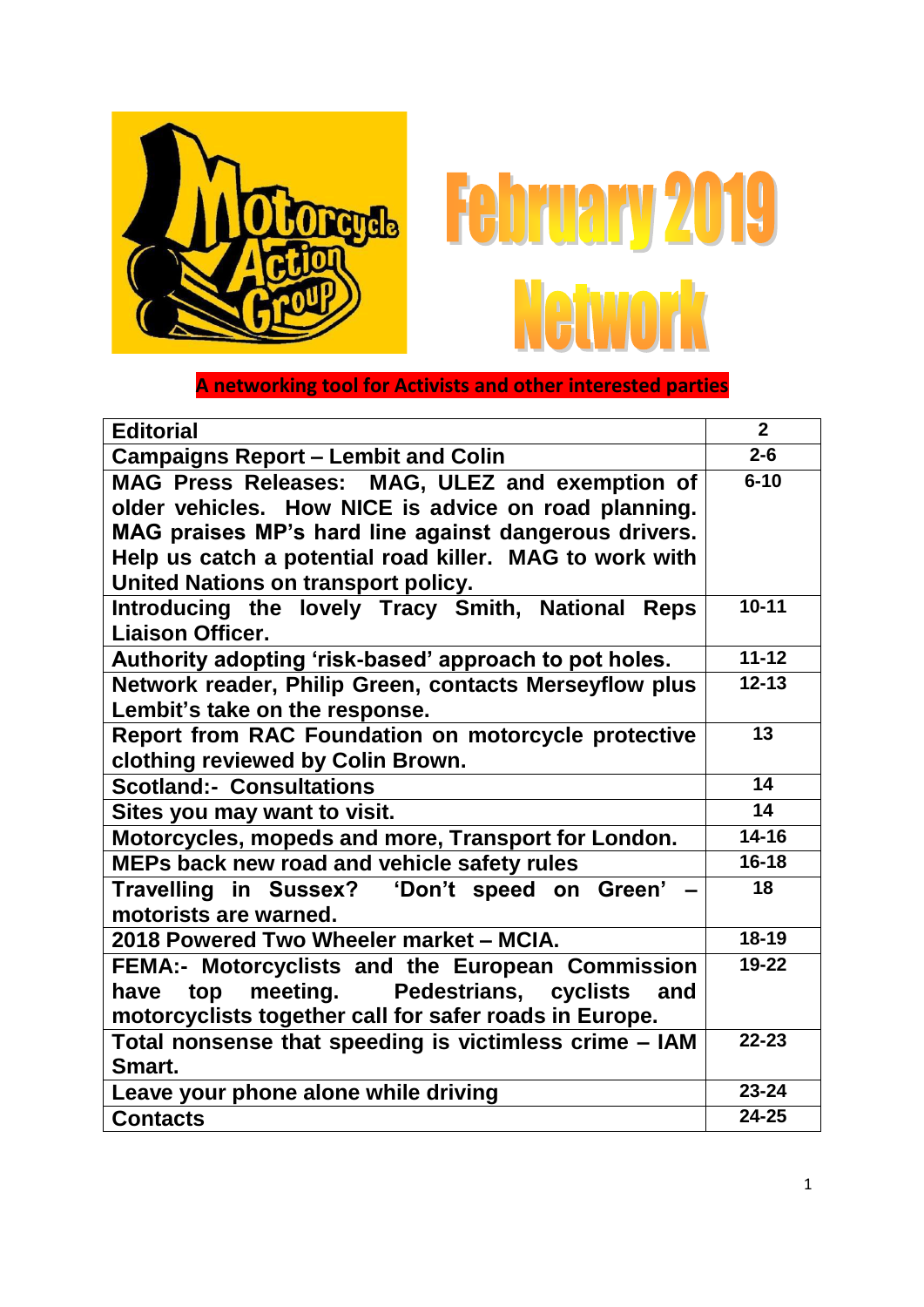**For the March edition please submit copy to:- [aine@mag-uk.org.](mailto:aine@mag-uk.org) Subject heading:- Network by 25th February.**

*[Acknowledgments:- George Legg. Lembit Opik. Colin Brown. Tracey Smith. Philip Green. Plus anyone else I've forgotten.]*

## **Editorial**

Its official – I really hate winter! Just putting that out there. Never used to, rode all year round but, you know, as you get older well, things happen.

Aside from that, on to the more pleasant things in my life like producing Network!

By the length of the report from the dynamic duo that is Lembit and Colin it looks as though its going to be just as busy on the riders rights front as ever.

Almost at the end of this edition I've reproduced an article by GEM on the use of mobile phones whilst driving. Its well know to those of you who've been reading Network for a while that this is one of my pet hates so when i read this "and 52% not concerned about the impact of getting caught". These people are insane. With all the advertising there's been, deaths caused, the dangers it poses to everyone, not only vulnerable road users like us – a thousand pound fine and 2 year ban on first conviction is ok by me. That, of course, is my own personal view.

Catch you in March. Ride free and safe, AG

# **Campaigns Report from the Political Unit that is Lembit Opik and Colin Brown**

**It's 2019, and while the year is new, to quote Led Zeppelin, the song remains the same. MAG's Political Unit, Colin Brown and Lembit Öpik share the latest from the campaigning front**

## **Transport for London engages with MAG in run up to Ultra Low Emissions Zone**

As the Ultra Low Emissions Zone (ULEZ) looms over London, MAG is working hard to secure the necessary exemptions for older motorcycles in the capital. The problem lies in the category of machines aged 10-40 years. These don"t necessarily have a "Certificate of Conformity" (CoC) – which can prove that the emissions from these vehicles are below that specified in the ULEZ conditions.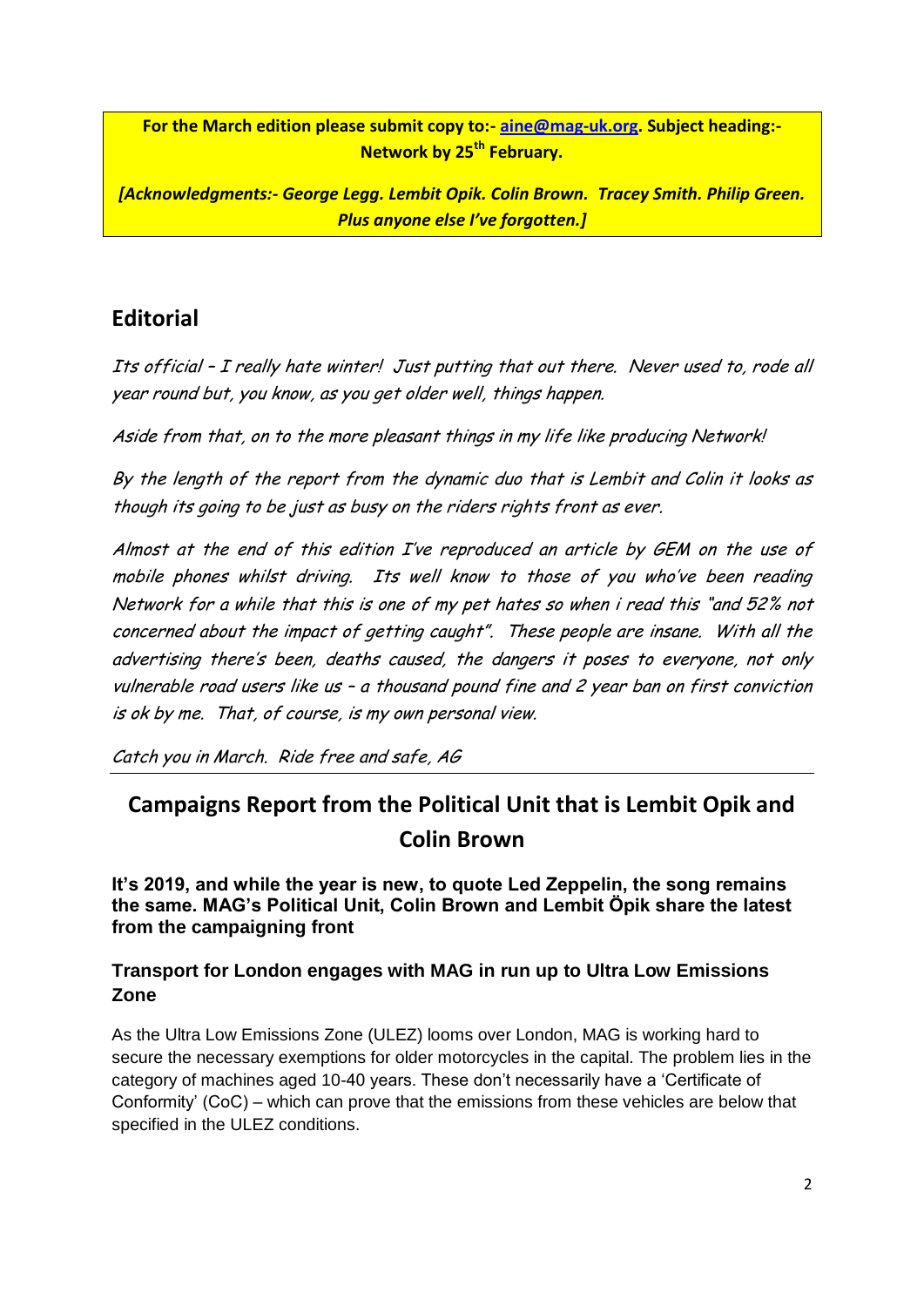At time of writing, we"re waiting for confirmation of the date for our meeting with the relevant officers at the Transport for London offices. This is key to the continuation of our negotiations, which commenced last year with the Mayor Sadiq Khan himself. Lembit has described his assessment of the chances of progress as quite high: "it"s hard to see any logical reason for the Mayor and his team to resist this engagement and the proposals we"re making for an exemption. After all, the commuting fleet of motorbikes make an unmeasurable amount of emissions and in net terms reduce them. Anyone who shifts from four wheels to two is cutting their eco-footprint and that's got to be something which the Mayor would wish to encourage.

MAG has also reached out to many manufacturers to establish what each one can offer in terms of assistance with the relevant documentation that can help get a specific exemption for older machines. You'll find information on this process on MAG's website for the following makes: Honda, BMW, Kawasaki, Suzuki, Yamaha, Harley Davidson, KTM, Lexmoto, Aprilia, Husqvarna, Moto Guzzi, Piaggio, Royal Enfield, Triumph, Norton, Gilera, Vespa.

If you can"t get the Certificate of Conformity, because your bike"s too old and hasn"t got one, another option is to get it tested professionally. If it comes in below the levels of emissions in the ULEZ rules, you should also e able to get an exemption. Please keep us posted on your progress, because we may be able to get "class exemptions" if consistent patterns emerge in the testing data.

ULEZ is set to be a very problematic for the Mayor if many people are caught off-guard by the new and high charge of £12.50. We"re doing our best to protect riders from the ULEZ charging fallout.

#### **Keeping track of air quality threats and opportunities**

We now have a document on MAG Wikki that covers the state of play on air quality round the country.

#### [https://wiki.mag-uk.org/images/8/86/Clean\\_air\\_zone\\_NEWS.pdf](https://wiki.mag-uk.org/images/8/86/Clean_air_zone_NEWS.pdf)

We will do all that we can to keep it up to date on a monthly basis as things progress (it was out of date within days of being published). We will need your help on this. Check to see if your local authority, nearest town or city is mentioned. If not there is possibly nothing happening, but let us know if you hear anything locally. If you see an authority listed with "No news" that means there will be something going on because they were on the list issued by DEFRA as having to do something, we just have not been able to get the information yet.

Remember that Air Quality is not just a threat, it can be an opportunity to promote motorcycling as a solution, so, if there are no plans to charge motorcycles, there is an open invitation to engage on the front foot with promotion of the solution.

Please let us know if you have any word of proposed emissions zones in your area. We want to keep an accurate picture of what"s going on nationwide and we can help to challenge anything which irrationally attacks motorcycling.

#### **United Nations and MAG to work together**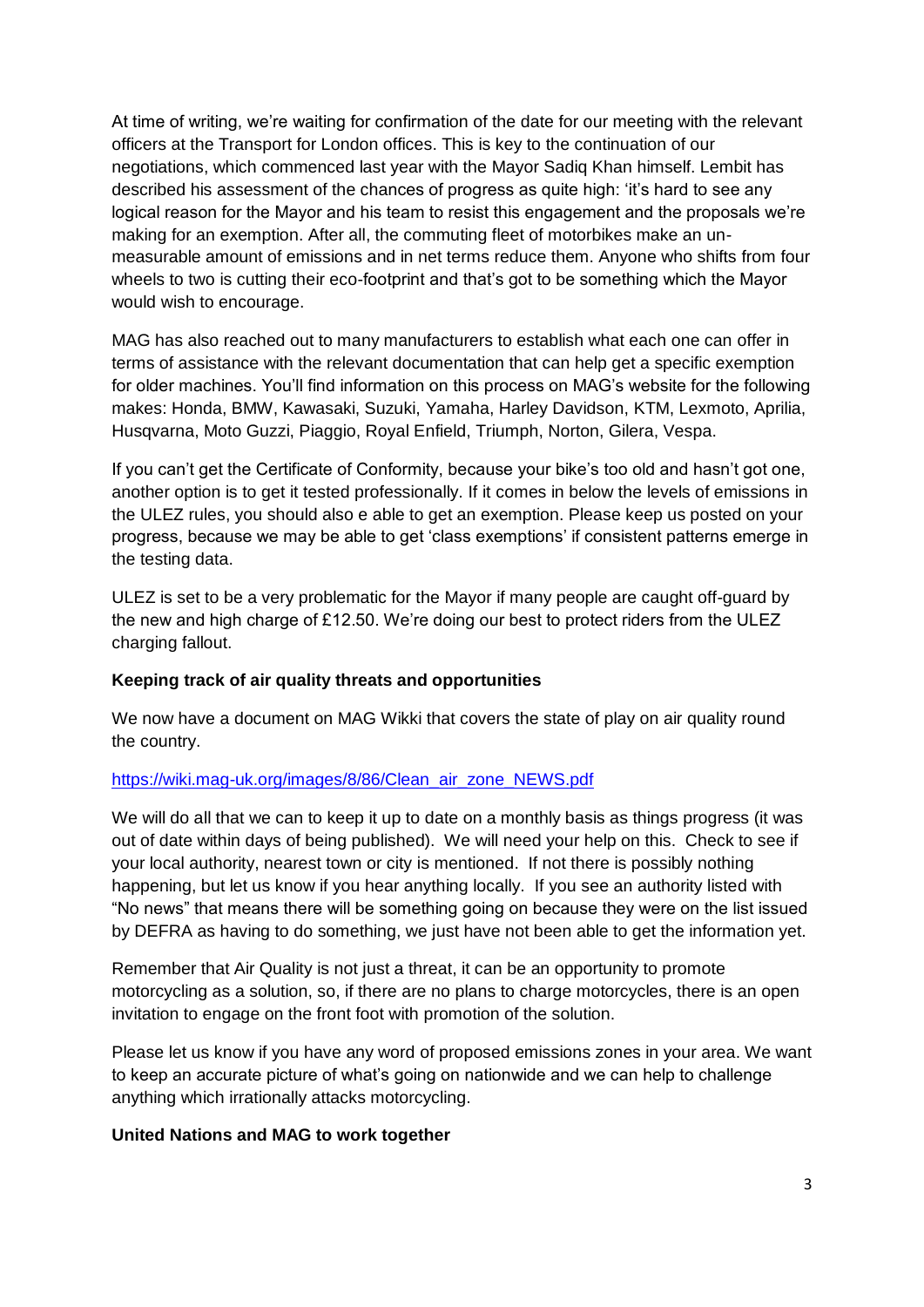MAG is set to work closely with the United Nations Environment Department, following contact with their policy making team. The aim is to promote a more integrated approach towards the role of powered two wheelers in regard to the eco-targets of the UN. This is a very important development because of the influence which the UN"s guidance has globally on transport policy.

Lembit has been in contact with the UN for some months. Their response constitutes a significant advance in the potential status of the motorcycling community in the UN"s policy evolution.

The UN response stated to Lembit: "As you accurately stated in your letter, motorcycles could provide a short-term and immediate way to reduce emissions now." It adds: "We are delighted to hear of your interest in working with the United Nations on this important initiative and look forward to working with you as well."

The next step will be for the UN and MAG to meet to set terms of reference for the collaboration. The outcome should be globally important. It helps politicians embrace modal shift towards powered two wheelers as an environmentally intelligent element in transport strategies internationally.

This will have implications for local campaigning. You can use the quote from the UN in meetings now, and we hope to have further supportive joint policy statements for you in the next couple of months.

#### **Vision Zero, common sense, and MAG**

Following the expression of concerns by MAG over the "Vision Zero" agenda – which, literally, implies the achievement of zero deaths or serious injuries on the UK"s roads, MAG has commenced serious discussions with London policy makers on the matter.

There are some signs that more senior officers recognise the goal of ZERO killed or seriously injured (KSI) road casualties as an aspiration, rather than a literal target. MAG has agreed to outline its position and share it with TfL (Transport for London) prior to formal talks.

It is regarded as very important to get a sensible debate going on this. Cyclists experience a higher KSI rate per kilometre than motorcyclists, so there are huge potential contradictions in the application of Vision Zero to one mode of transport and not to another. In fact, as long as the authorities promote cycling, they cannot realistically pretend they are going to preside over a net reduction in injuries and deaths, because they"re asking people to move away from comparatively safer modes like cars.

With patient engagement, MAG may be able to help have a wise approach towards road safety. In this environment, the risk of forcible banning or discouragement of some higher risk travel options, like cycling and motorcycling, recedes. It's worth noting that a literal interpretation of Vision Zero would also require the banning of walking, which also has a non-zero KSI rate. It would appear prudent to move away from a purist policy that would require all travel to be banned, for the sake of an otherwise unachievable target.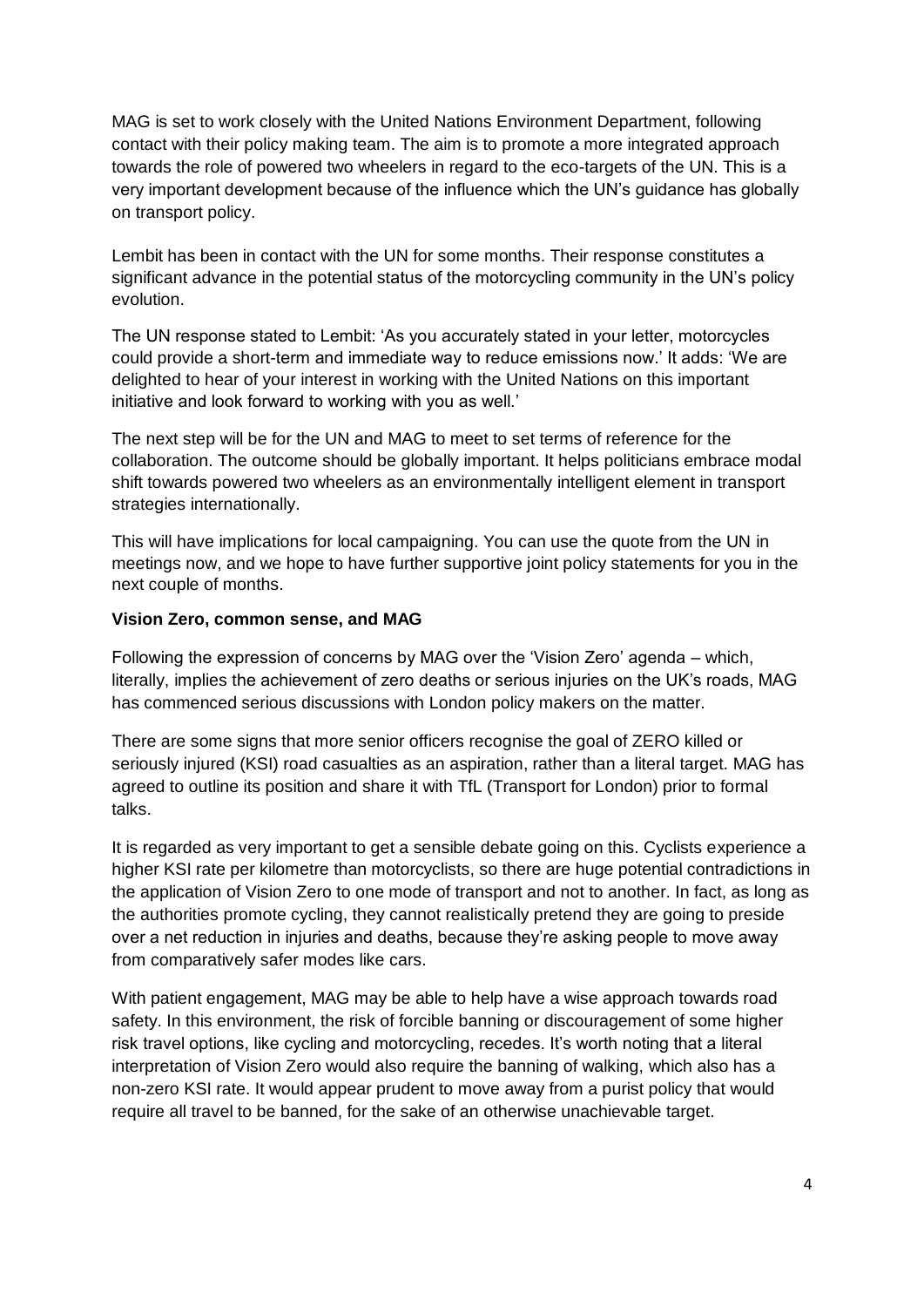Please let us know when you hear or read anything about road safety which doesn"t sound right to you. We are creating a portfolio of evidence of what"s being said that"s right - and also of the rubbish which is being stated. MAG will work with anyone to have a coherent safety agenda, and that means standing up against the nonsense locally as well as nationally.

#### **Particulate Matter in the Underground? Don't worry about it!**

A dramatic further illustration of the Orwellian "double-think" surrounding the current dash for clean air was reported in the Guardian newspaper. In a Guardian article entitled "Report sparks concerns over poor air quality on London Underground,' it is revealed that pollution in tube stations 30 times higher than beside busy roads in the capital!

The Committee on the Medical Effects of Air Pollutants (COMEAP) warned Transport for London (TfL): "Given that there is strong evidence that both long- and short-term exposure to particle pollutants in ambient air are harmful to health, it is likely that there is some health risk.

In some places, tests recorded an *average* 492 micrograms per cubic metre (μg/m3) of air, compared with an average of 16 μg/m3 from a roadside monitoring site in the capital. Passengers are exposed to the same concentration of particulates in an hour on the tube as they are during a full day above ground in ambient London air, the committee found.

Incomprehensibly, Professor Frank Kelly, who Chairs COMEAP, said people should continue to use the tube given the relatively short time spent underground and lack of evidence of harmful effects. He stated: "We"ve got all this information about the health impacts of the particles above the surface. Below ground, we know we have a higher mass but of a different type – we don"t yet have the research into the level of the toxicity, and hence the heath risk... passengers should just use the tube as usual until we have better understanding of the risks."

This directly contradicts the sensationalist warnings we get from clean air campaigners about roadside pollution, where it is simply assumed that the particulate matter is bad for you. Now we learn that 30 times higher levels aren"t anything to worry about. If proof were needed about evidence of the selectivity of shrill warnings about air quality, this is it. MAG long ago highlighted this contradiction between "bad" tube air and "better" roadside air. It looks like others are finally catching up. Over time, a serious re-adjustment to the air quality debate will inevitably have to follow. This matters to riders, because until that re-adjustment happens, anyone using a petrol-engined vehicle runs the risk of being banned by the prejudicial policies directed against motor vehicles which, as we can see, have no consistent basis in logic. Until now, the song has remained the same. But, in order to avoid potential court action on the basis of discrimination against road users, that song WILL soon have to change.

Have any politicians or campaigners said anything ridiculous or contradictory about health and air pollution in your area? Let us know. We"ll ask them to explain their claims, or work with us to improve their understanding of the scientific realities.

#### **Bus Lane Resistance**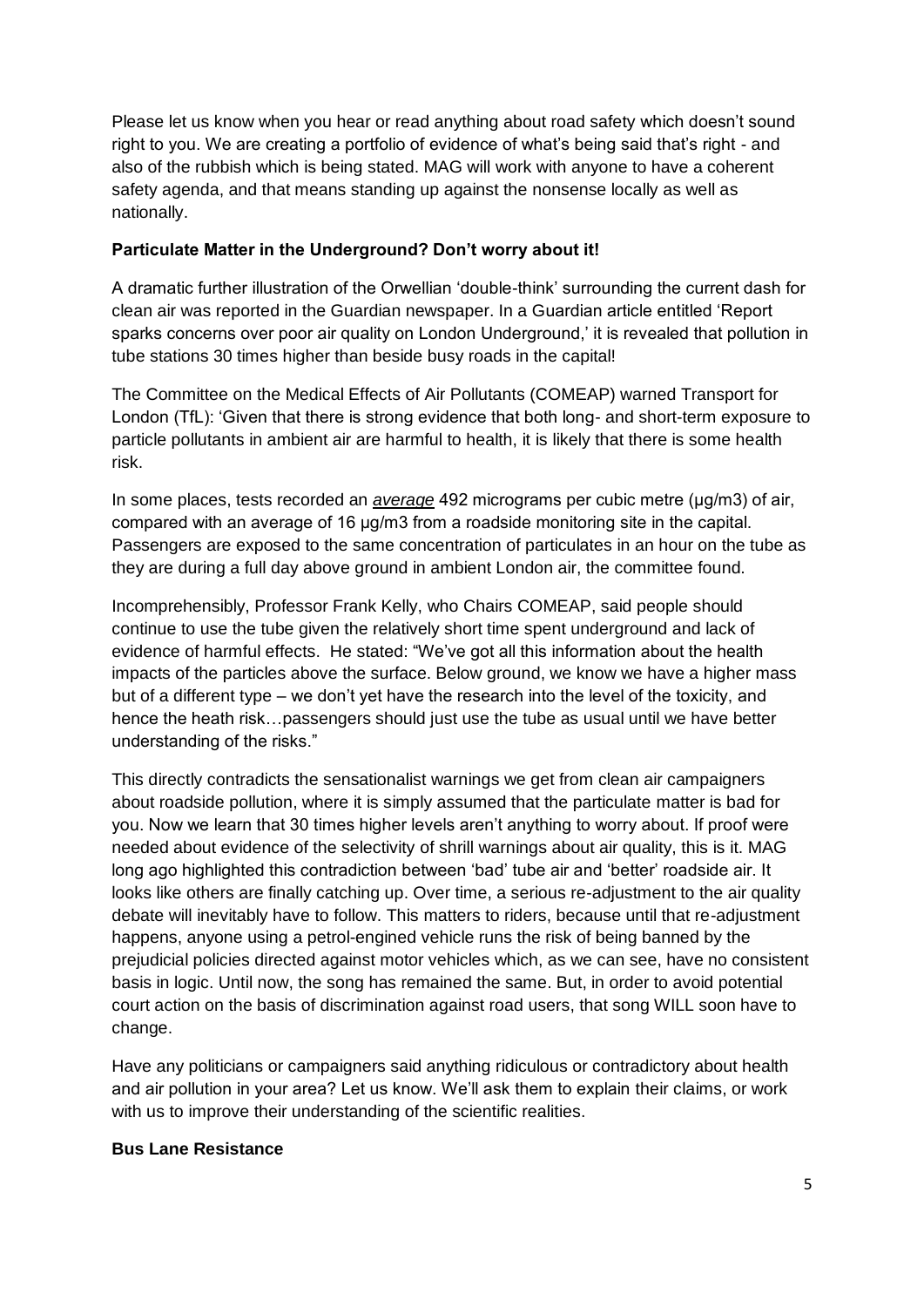There are ongoing bus lane access battles that we know of around the country, including in West Yorkshire, West Midlands and Cambridge. These battles often become bogged down in an unwillingness by civil servants to take action or in some cases even have a discussion. In these cases there is nothing like a bit of political pressure via elected councillors. We ask all members in areas not yet having bus lane access to contact their local councillors. You voted for these people and they are there to serve you. Explain that you personally want access to bus lanes and ask them to do something about it. If you find your councillor is supportive let us know, we can provide all the data, arguments and evidence to help support the councillor in requesting that access is considered in your area.

#### **Bike Theft**

There is now a National Vehicle Crime working group set up by the Minister for Policing, Nick Hurd. We have not been given access to this group, but are doing all we can from the outside to ensure that it is productive in terms of bike theft and does not focus solely on car theft. We continue to be willing to work with any police force to tackle the issue and are exploring all opportunities as they emerge. If there is an initiative in your area that you think we can add value or support to, please get in touch.

## **MAG PRESS RELEASES**

#### **MAG, ULEZ and exemption of older motorcycles**

Update on: Honda, BMW, Kawasaki, Suzuki, Yamaha, Harley Davidson, KTM, Lexmoto, Aprilia, Husqvarna, Moto Guzzi, Piaggio, Royal Enfield, Triumph, Norton, Gilera, Vespa.

The Motorcycle Action Group (MAG) has been working to exempt as many motorcycles as possible from the high Ultra Low Emissions Zone (ULEZ) charges being introduced in London in April 2019. In a series of releases, MAG is outlining the progress made with manufacturers in helping you to avoid charges, by proving your motorcycle is compliant with the emissions levels that have been set.

Following a productive meeting with the Mayor of London, Sadiq Khan, regarding motorcycles in the Capital, MAG is engaged in seeking information from manufacturers which will help you secure an exemption for your motorcycle. MAG"s Director of Communications & Public Affairs, Lembit Öpik, explains: "we have agreed with the Mayor that those motorcycles which achieve the emissions standards set for the ULEZ charge should be exempt. It's common sense and eminently fair to do this.

"There are two ways to achieve that exemption: a Certificate of Conformity, showing that your machine produces less NOx than the upper permissible limit; or a specific test of your machine providing evidence that this is the case. We"re working with manufacturers to see what needs to be done to get a Certificate of Conformity (COC) and we"ll share that information as we get it.

MAG is also working to seek a simple, long-term solution that avoids any punitive toxic tax for motorbikes and scooters. The current proposal, which MAG is opposing, would add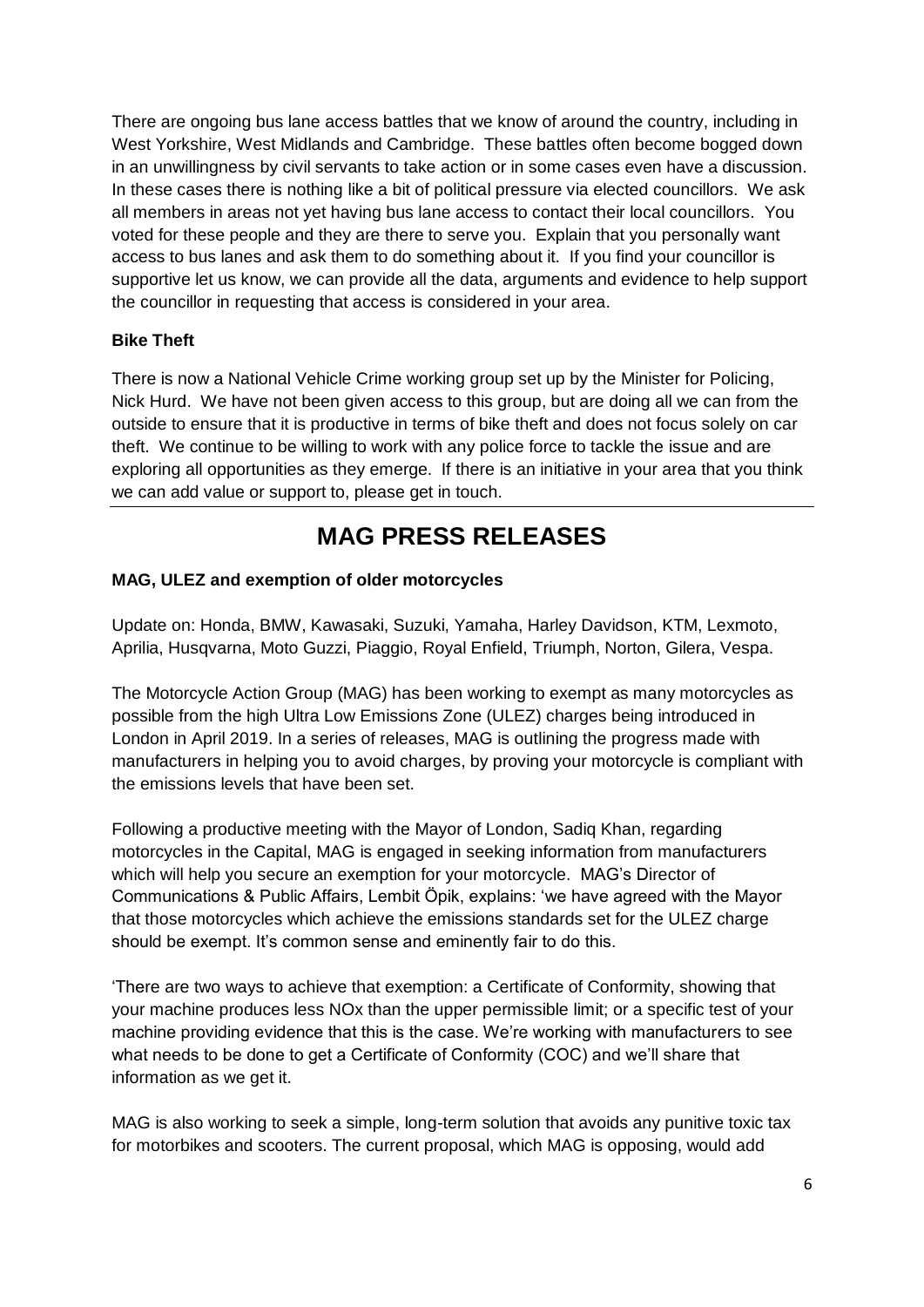£12.50 to a daily commute for many, increasing the cost of the journey by over 1,000%.

We"ll keep you posted on manufacturers as we get more information from them.

Contact MAG at 01926 844 064 or [central-office@mag-uk.org](mailto:central-office@mag-uk.org)

ENDS

How to get Certificate of ULEZ exemption link: [https://wiki.mag](https://wiki.mag-uk.org/images/f/fd/How_to_get_Certificate_of_ULEZ_exemption.pdf)uk.org/images/f/fd/How to get Certificate of ULEZ exemption.pdf

Honda, BMW, Kawasaki, Suzuki, Yamaha, Harley Davidson, KTM, Lexmoto, Aprilia, Husqvarna, Moto Guzzi, Piaggio, Royal Enfield, Triumph, Norton, Gilera, Vespa.

#### **How 'NICE' is advice on road planning?** (This version 2019 01 08)

The Motorcycle Action Group (MAG) questions why a health group is venturing into the complex world of road planning - and perhaps missing the point of our roads.

MAG has expressed surprise that the National Institute for Health and Care Excellence (NICE) has issued guidance on road planning, even though it has no publicly known experience in highways design and operation. This follows advice from NICE that to keep Britain healthy the roads should be reprioritised for fitness activity.

Lembit Öpik, MAG"s Director of Communications & Public Affairs, says: "NICE says road planning should explicitly prioritise cycling and walking, in preference to private vehicles with engines. They say this will make us healthier by reducing obesity, diabetes and other conditions. Deprioritising powered vehicles in deference to economically insignificant methods of travel, namely unpowered methods, seems unwise. What proportion of us will walk many miles to work, cycle to hospital appointments or pedal to official engagements? It's just not realistic to think anything more than a small proportion of journeys will be made on foot or by bicycle. This otherwise respected body seems to be offering policy far outside its area of expertise."

MAG"s Director of Campaigns & Political Engagement, Colin Brown, highlights a further confusion: "my analysis indicates that in London, where the policy they propose has been partly implemented with hundreds of millions of Pounds invested in cycle road space, motorcycle accidents have gone up. We predicted this would happen - a direct result of restricted road space for powered vehicles caused by the prioritisation to protect cyclists, even at the cost of other road users" welfare. How can NICE defend steps which damage the health of other road users to favour cyclists? Considerably more bikers die in London than cyclists. Why is the possible link between these deaths and infrastructure changes to favour cycling being ignored?

"There"s a principle too," continues Colin. "Transport"s key mission is to move people and freight, not to improve public health. As a secondary benefit, that's fine, but we can't let it undermine the primary purpose of the road network. There are many ways to get healthy,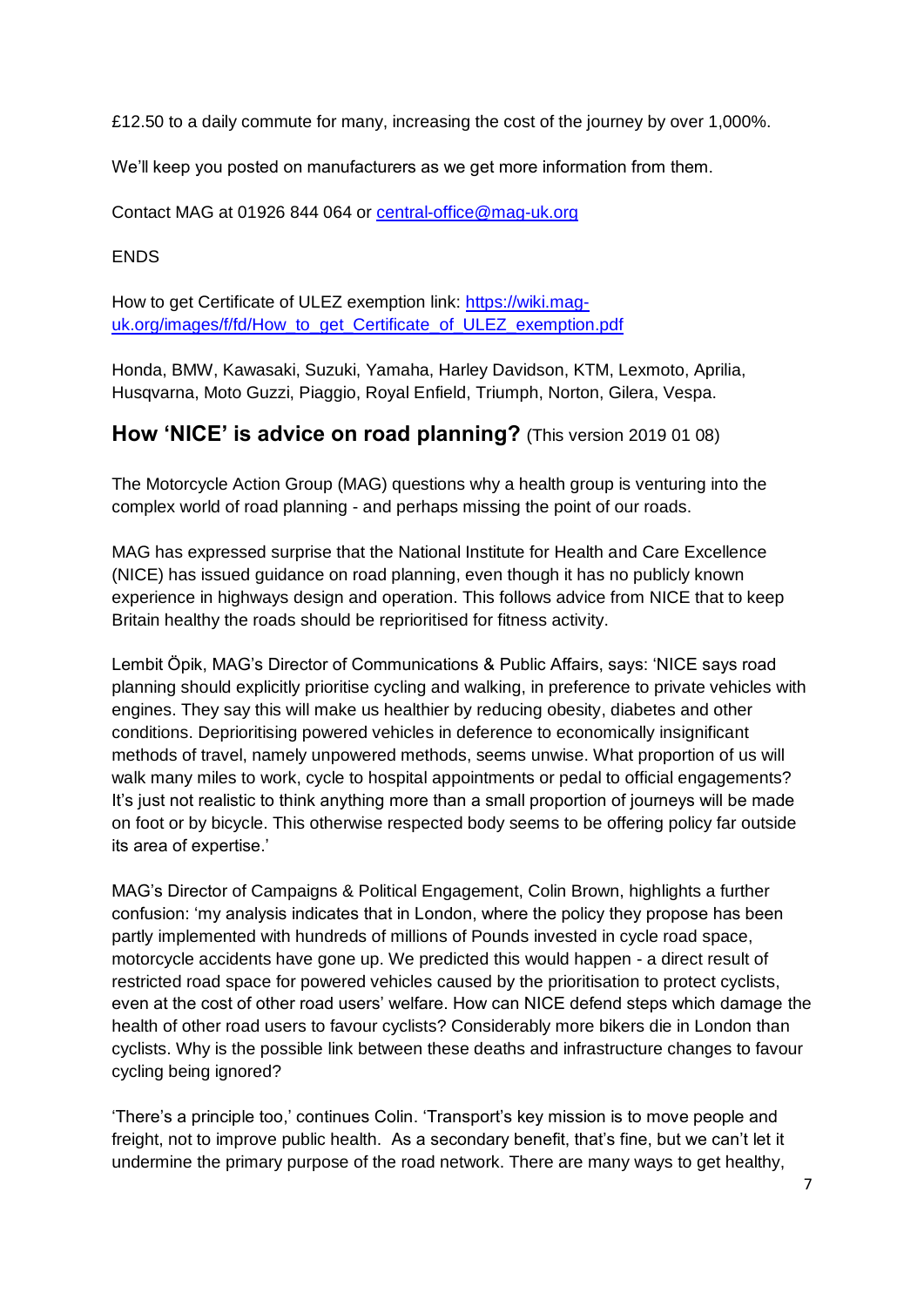but without powered road transport we can"t effectively convey people and goods around the country. Anyone is free to cycle or go jogging in a park. But we utilise motorcycles, cars and HGVs – in other words, we use roads - for a main purpose that"s nothing to do with health. Push bikes as a mode of transport deserve consideration; but as "get fit" devices they deserve no particular priority on the highway because that's not what we built roads for. It's not right to redeploy highways for health at the cost of mainstream traffic."

MAG asks NICE to show why they want to compromise the transport system, with health harms to other road users which the pro-cycling policy causes, or to rethink this policy.

## **MAG praises MP's hard line against dangerous drivers. (**This

version: 2019 01 10)

The Motorcycle Action Group (MAG) has welcomed the tough position expressed by Conservative MP Peter Heaton-Jones regarding the sentencing of dangerous drivers.

MAG"s Regional Representative in the South West, Tracy Smith, has received a welcome boost to the campaign for justice against potential killer drivers, whose actions risk the safety of other road users - including motorcyclists.

Mr Peter Heaton-Jones, the Conservative Member of Parliament for North Devon, has confirmed that he backs changes which increase the possible sentences for causing death. Mr Heaton-Jones stated: "The maximum penalty for causing death by dangerous driving and causing death by careless driving under the influence of drink or drugs will both be increased from fourteen years to life." Mr Heaton-Jones added; "these tougher sentences come after an overwhelming response to a consultation, which revealed substantial backing for the plans from a wide range of people including victims, bereaved families and road safety experts." He confirmed that that a new offence of causing serious injury by careless driving will also be created.

Tracy is pleased to see this development: "having to discuss all this is only necessary because of the actions of a small number of irresponsible killer drivers who aren"t fit to share the road space with anyone. They deserve the prospect of life imprisonment for killing bikers and other road users through their criminal behaviour. MAG welcomes Mr Heaton-Jones"s support for those who face the tragedy of stolen lives, as a result of these dangerous drivers. Nobody wants to suffer this horrible situation, and I hope that these stiffer sentences act as a deterrent to chancing such wilfully irresponsible behaviour in the first place."

The response Tracy has received proves the value of contacting your MP for support for bikers who suffer harm from bad driving by others. Public opinion got the law changed in the first place, and will continue to help get justice for the victims of such reckless driving.

## **Help us catch a potential road killer**. (This version: 2019 01 18 )

MAG is offering up to £1,000 to catch a potential road killer.

MAG has announced a £1,000 reward for information leading to the successful prosecution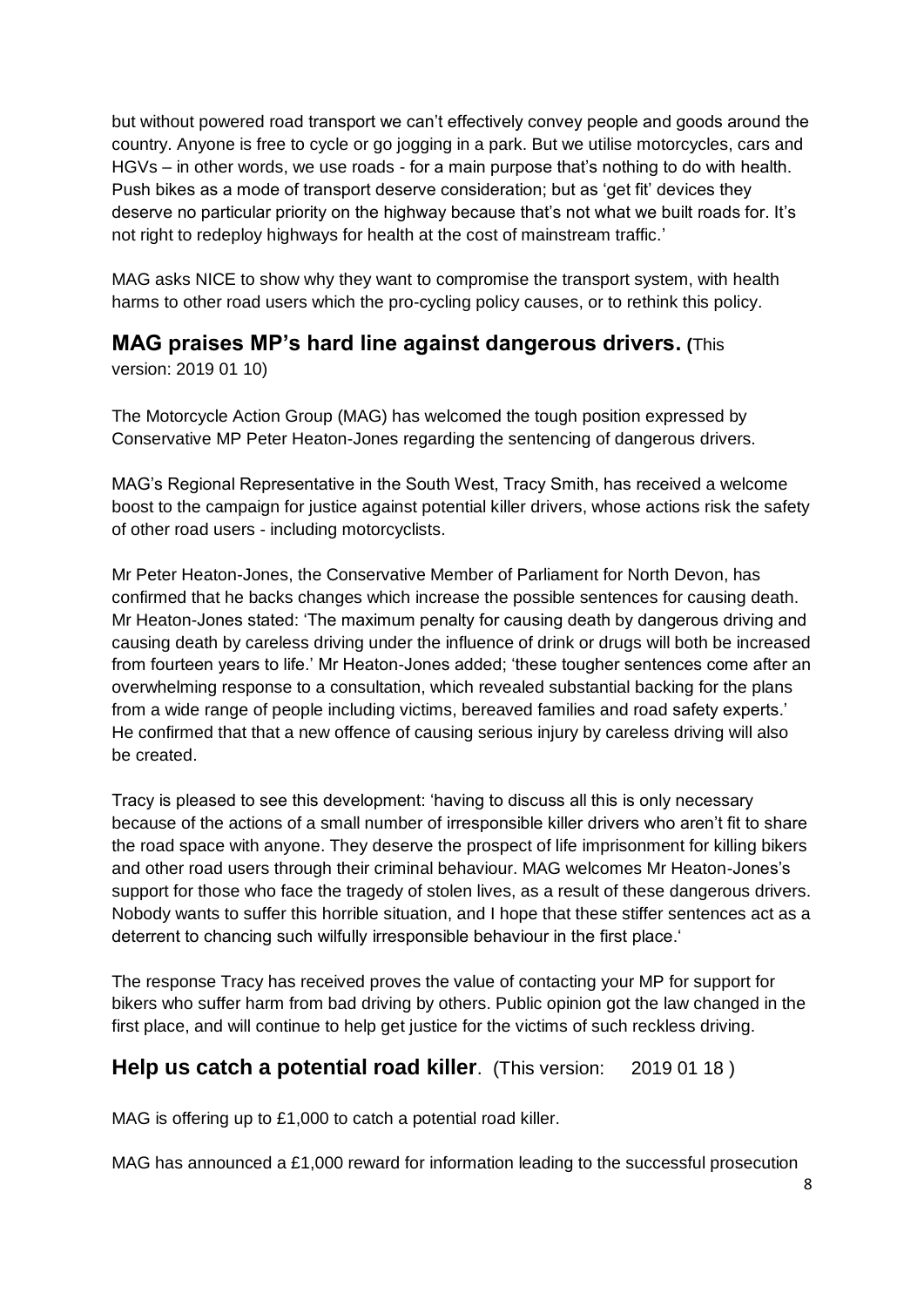of the individual responsible for a 'hit & run' incident near the Squires Café Bar in North Yorkshire, where a car driver left a seriously injured motorcyclist, Matthew Ramsden, lying on the road with his damaged motorcycle.

The incident occurred in Sherburn-in-Elmet. Police say that Matthew was travelling along the B1222, near Peckfield, on Sunday 6 January at around 4.40pm, when he collided with a car at the junction with the A63. The driver did not stop at the scene.

Castleford-based firm, West Riding Personal Financial Solutions, has also put up £1,000 for information leading to a prosecution. Police believe the car to be a silver saloon - possibly a VW or a Skoda - and it suffered severe rear bumper damage as a result of the collision. Yorkshire MAG Representative Richard "Manny" Manton describes this latest incident as a "line in the sand." He says: "the guilty driver showed no respect for the biker"s life or property – and also decided to evade the law instead of fulfilling a basic moral and legal responsibility as a road user."

Manny continues: "we"re offering up to one thousand pounds for information leading to a successful prosecution because MAG isn't going to stand by and tolerate blatant criminality on the highways of Yorkshire - or any other part of Britain. If you know who did this, and you don"t speak up, you"re protecting someone who can"t be trusted by you or anyone else. Help us get justice – and potentially pick up a thousand pounds for yourself. This offender isn"t fit to be on the roads. If they are not found, they can do it again - to you or someone you love."

Please contact MAG on 01926 844 064 with any information. You can speak to us in confidence. We won"t reveal your identity – we just want the identity of a law-breaker too cowardly to stay at the scene of a serious accident where someone could have died.

You can visit this site to get further police information about the incident:

<https://northyorkshire.police.uk/news/hit-run-appeal-b1222/>

Contact MAG at 01926 844 064 or [central-office@mag-uk.org](mailto:central-office@mag-uk.org)

## **MAG to work with the United Nations on transport policy**

(This version: 2019 01 18)

The Motorcycle Action Group (MAG) will be working in partnership with the United Nations on motorcycling"s role in global transport policy.

MAG has received communication from the United Nations Environment Department, expressing their eagerness to work with the Motorcycle Action Group on promoting modal shift towards powered two and three wheelers.

This landmark development was announced in a reply to MAG"s Director of Communications & Public Affairs, Lembit Öpik: "As our understanding of the environmental agenda has deepened, we have inevitably found ourselves having to contact higher authorities,' explains Lembit. "Our constant aim has been to ensure that motorcycles are being treated as part of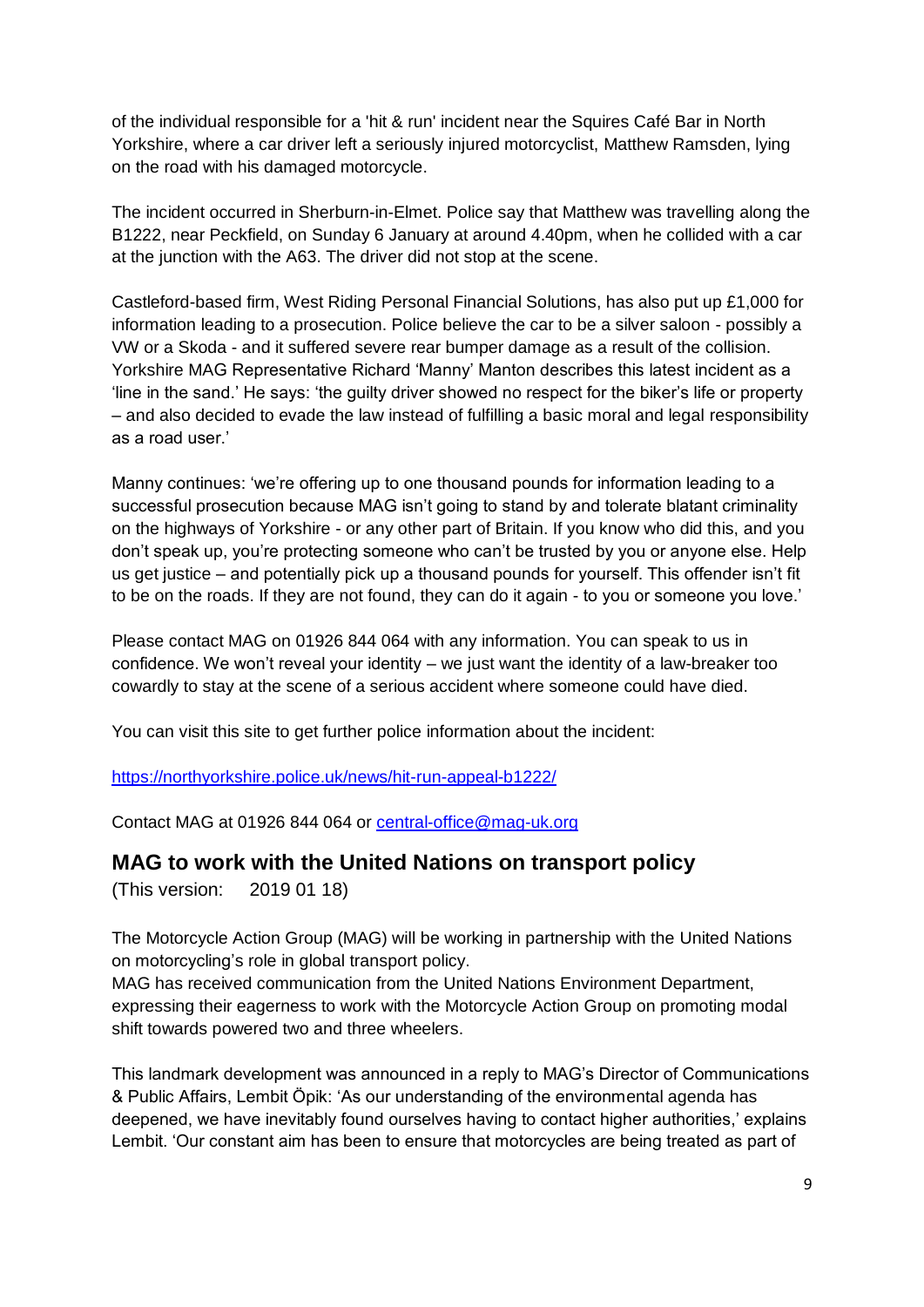the solution to reducing congestion and pollution – as well as cost – for private journeys. I approached the United Nations because they are so influential in terms of environmental strategies. We have made a real breakthrough – and we"re clearly speaking to the right people there. This development is of global importance for motorcycling and its role in transport planning."

The letter, received from the UN, states: "As you accurately stated in your letter, motorcycles could provide a short-term and immediate way to reduce emissions now." It adds: "We are delighted to hear of your interest in working with the United Nations on this important initiative and look forward to working with you as well."

MAG"s next step is to engage with the UN Air Quality and Mobility Unit, to establish terms of reference for the collaboration. "I believe this is the most significant development for motorcycles in relation to environmental policies in recent history,' adds Lembit. 'What we do now will have implications for motorcycling across the planet.

"It shows that diligent activity can lead to internationally significant partnerships. It is an exciting prospect to be working with the UN. It's a win for them, the environment and all road users the world over. I'm pleased to be able to share such good news so early in 2019.'



Contact MAG at 01926 844 064 or [central-office@mag-uk.org](mailto:central-office@mag-uk.org)

Hi there,

My name is Tracy Smith and some folks may already know I am the current National Reps Liaison Officer having been handed the baton from Jane Carrot via the September 2018 AGC.

What's my MAG provenance? you may well ask..I have been involved in MAG for about 25 years. I have been a Regional Rep 3 times and currently hold the post for the South West Region as well as group treasurer for the North Devon Group.

I am sending a monthly email to the reps across the organisation, with which I am attempting to ensure that all the groups have the same MAG documents and the same access to information while being available as a point of information. I have already sent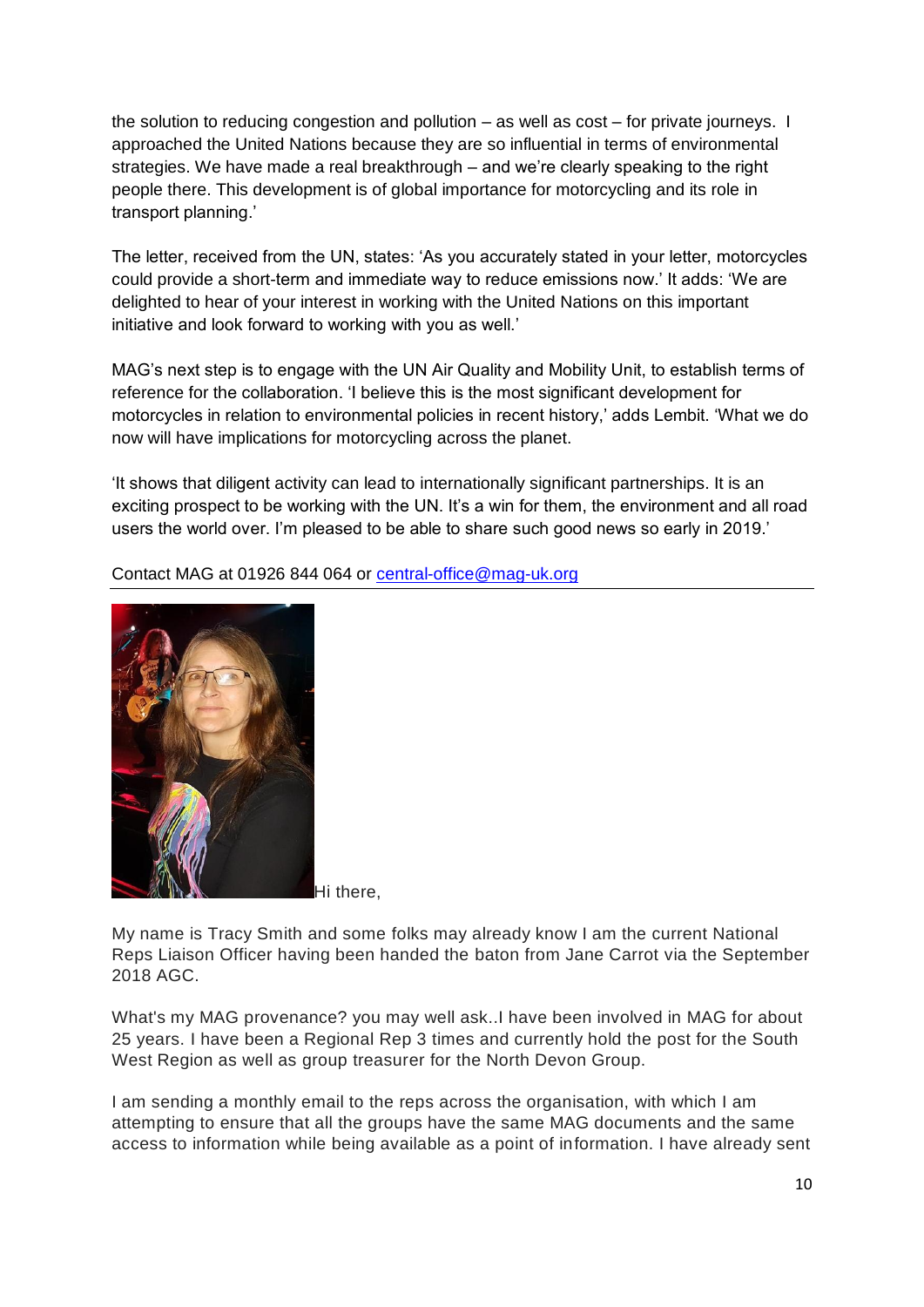out the up to date reps handbook, the updated constitution, the group rules, GDPR form, where to advertise your MAG events with MAG Ltd and the latest one was a New Year greeting and reminder to have a sort out of any outdat3ed MAG paraphernalia. IE leaflets and old magazines etc. Hopefully the reps will mention this as its a good time to ensure we are all up to date.

While the emails are going to your reps, other officers are welcome to contact me if they feel I may be able to help them.

I know all groups are different and all have their own strengths. But I am sure we can all learn from others too so never be afraid to share a good idea either.

I hope I can be of service **Tracy** 

*Tracy Smith South West Regional Representative & National Reps Liaison Officer Motorcycle Action Group Ltd 0844 248 0174* MAG is Registered in England as Company Number 8848806 and has its Registered Office at: Unit C13, Holly Farm Business Park, Honiley, Kenilworth, CV8 1NP

#### **Authorities adopting 'risk-based' approach to potholes**

Analysis by the RAC Foundation shows that local highway authorities are increasingly adopting a 'risk-based' approach to fixing potholes.

Based on data received from 190 of the 207 local highway authorities in Britain, the RAC Foundation says 75% (142) had already moved to a risk-based approach by autumn 2018: <https://www.racfoundation.org/media-centre/potholes-does-size-matter>

A further 15 (8%) said they were about to move to the new system or were reviewing their existing practices.

The "risk-based" approach is recommended as best practice by the UK Roads Liaison Group, a collaboration of both national and local government.

Under this approach, councils not only take into consideration the size, width and depth of a pothole – but also the type of road, the volume of traffic the road carries and the mix of road users.

The RAC Foundation analysis also shows almost all authorities still set minimum investigation levels – based on depth and width measurements – below which they won"t assess potholes, nor assign response times based on the dangers they pose.

While 37 local highway authorities said they would investigate when a pothole was between 20-30mm deep, 26 others said the depth had to be at least 50mm or more.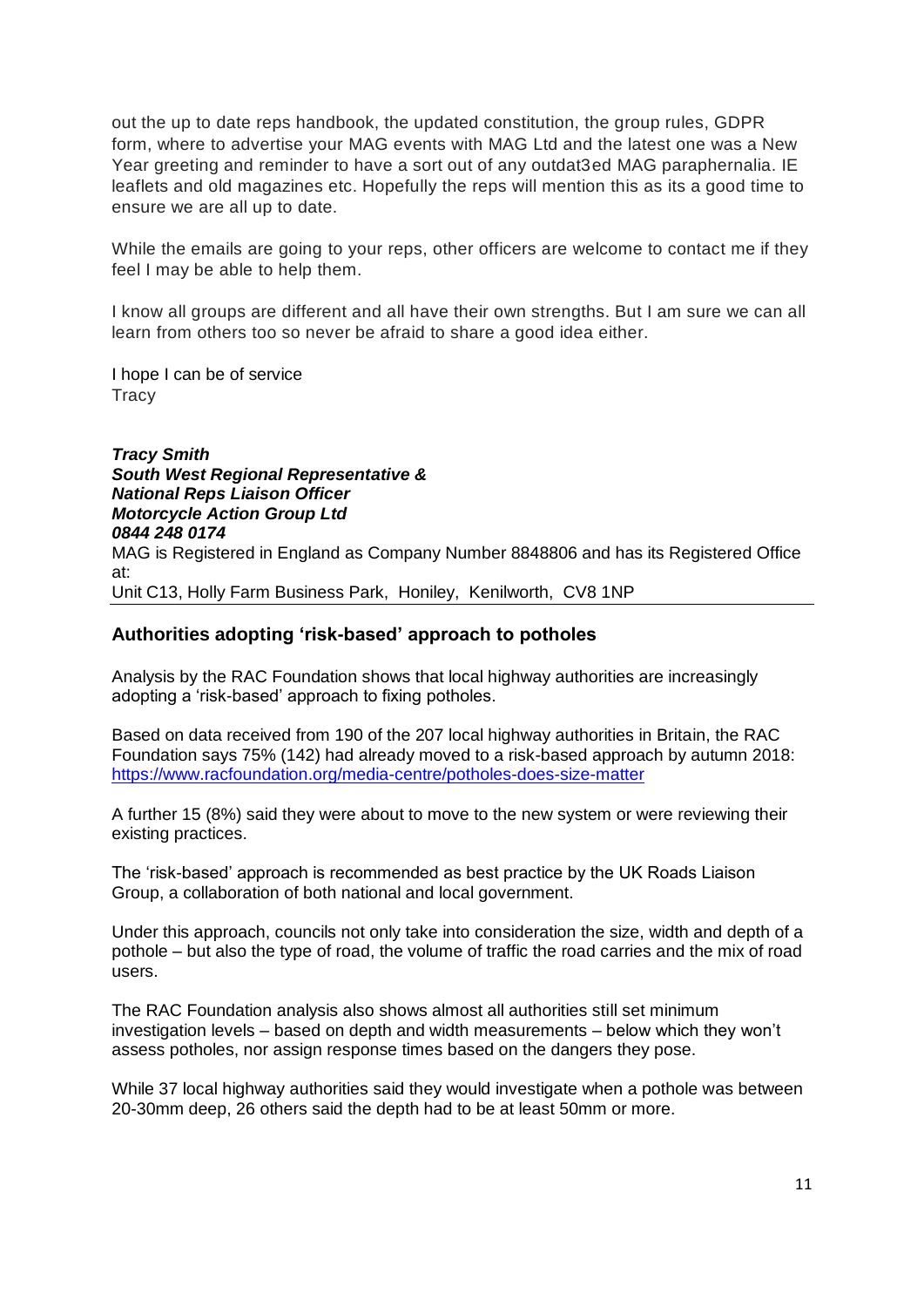Steve Gooding, director of the RAC Foundation, said: "It is good to see that the vast majority of local highway authorities are adopting the best practice "risk-based" approach recommended by the UK Roads Liaison Group, which is putting the risk to road users front and centre alongside the potential for a defect to develop into a bigger structural problem.

"The total number of potholes being filled in might still be limited by a shortage of funding, but this approach at least means those that are most dangerous are fixed first."

In terms of repair times, the analysis reveals the quickest-acting councils in Great Britain aim to fill in the most severe potholes in their roads within minutes.

Cumbria, Flintshire and South Lanarkshire aim to act "immediately" to repair potholes that pose the greatest risk to the state of the road and the safety of drivers and riders.

The most common response time to the most urgent problems is two hours, with 79 councils looking to patch up the road within this period.

At the other end of the scale it can take some councils three or more days to intervene.

Steve Gooding added: "It is understandable that large rural authorities set themselves longer response times, simply as a result of having to travel further to effect repairs, but motorists might still be surprised to see such a wide variation across the country.

"Those particularly vulnerable to potholes – cyclists and motorcyclists – might ask whether the speed of pothole investigation should be based solely on the risk to users."

RAC Foundation: What is a Pot Hole: [https://www.racfoundation.org/wp](https://www.racfoundation.org/wp-content/uploads/What_is_a_pothole_final_Makwana_December_2018.pdf)[content/uploads/What\\_is\\_a\\_pothole\\_final\\_Makwana\\_December\\_2018.pdf](https://www.racfoundation.org/wp-content/uploads/What_is_a_pothole_final_Makwana_December_2018.pdf)

RAC Foundation: Table - road defect response times by council: [https://www.racfoundation.org/wp](https://www.racfoundation.org/wp-content/uploads/Council_road_defect_intervention_times_and_pothole_sizes_December_2018.pdf)[content/uploads/Council\\_road\\_defect\\_intervention\\_times\\_and\\_pothole\\_sizes\\_December\\_20](https://www.racfoundation.org/wp-content/uploads/Council_road_defect_intervention_times_and_pothole_sizes_December_2018.pdf) [18.pdf](https://www.racfoundation.org/wp-content/uploads/Council_road_defect_intervention_times_and_pothole_sizes_December_2018.pdf)

#### *And, here is:-*

LGA responds to pothole report by RAC Foundation <https://www.local.gov.uk/about/news/lga-responds-pothole-report-rac-foundation>

#### *I received this bit from Philip Green – much appreciated – there is an added piece from Lembit at the end:-*

"I've checked on the GOV website and it says that the Dartford Crossing is free for bikes the article could be interpreted otherwise? The new Mersey Gateway is (currently) free for bikes, however, when the old Runcorn Bridge renovation is finished, rumour has it that both crossings will be one-way -whether they will both be free is something we need to keep an eye on."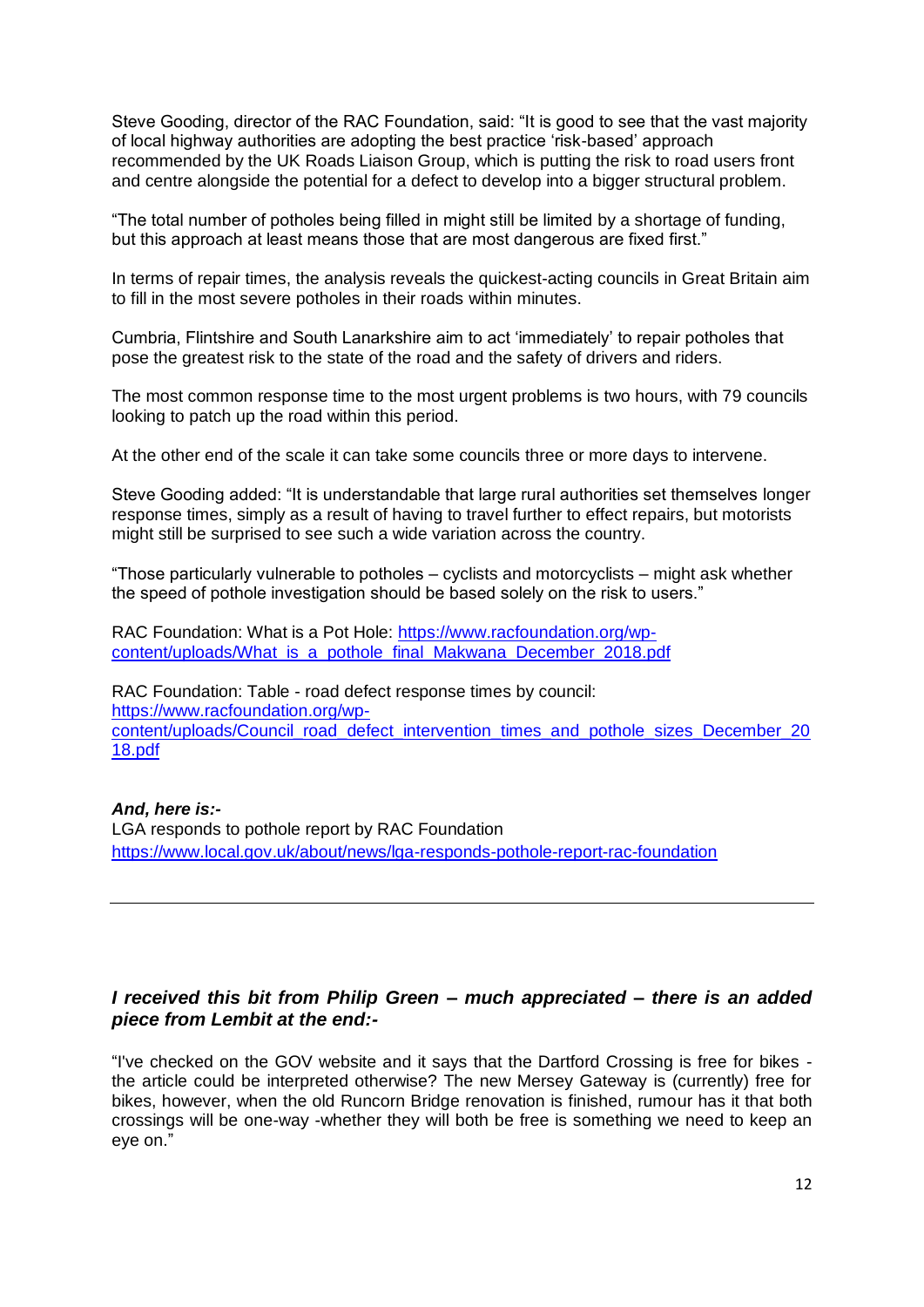*Also,*

#### "Hi Anne,

This is the "response" I got about charges on the Silver Jubilee Bridge - I will keep an eye out closer to when it reopens, in 2020.

From : contactus@merseyflow.co.uk Date : 05/01/2019 - 12:02 (GMTST) Subject : Re: CaseNumber: #C-271-259479#

Dear Sir or Madam Thank you for contacting merseyflow. With regards to your recent email relating to road user charge information for the Silver Jubilee Bridge. We are currently unable to clarify any details. This information will be released closer to the time of opening and you can keep checking our website at https://www.merseyflow.co.uk/ for any further update. Should you require further assistance, please do not hesitate to contact us on 01928 878 878. Our opening times are Monday to Friday 8am – 8pm, weekends and bank holidays 9am – 6pm. Alternatively, come along to our walk-in centre, situated at 9 Howard Court, Manor Park, Runcorn, WA7 1SJ. Our walk-in centre is open Monday to Friday 9am - 7pm. Weekends and Bank Holidays 9am - 6pm.

Yours sincerely, The Merseyflow Customer Service Team

*Below is a response from Lembut to the first para above from Philip.*

"Many thanks for this.

I don"t know if we should ask because it could prompt consideration of something they"re not considering.

I suggest we wait for any such consultation.

#### *Lembit Öpik"*

#### **Colin has reviewed this and his comments are below:-**

Interesting new report from RAC Foundation

[https://www.racfoundation.org/wp](https://www.racfoundation.org/wp-content/uploads/Stars_or_standards_a_review_of_motorcycle_protective_clothing_Liz_de_Rome_December_2018.pdf)[content/uploads/Stars\\_or\\_standards\\_a\\_review\\_of\\_motorcycle\\_protective\\_clothing\\_Liz\\_de\\_](https://www.racfoundation.org/wp-content/uploads/Stars_or_standards_a_review_of_motorcycle_protective_clothing_Liz_de_Rome_December_2018.pdf) [Rome\\_December\\_2018.pdf](https://www.racfoundation.org/wp-content/uploads/Stars_or_standards_a_review_of_motorcycle_protective_clothing_Liz_de_Rome_December_2018.pdf)

Having briefly reviewed it I believe it meets our standards with respect to educate don"t legislate given the below text from the conclusions:

"The objectives of the scheme are to reduce the prevalence of injuries by increasing the usage and effectiveness of the PPE available by enabling riders to make well-informed purchasing decisions, and encouraging industry to provide garments that are suitable for use in hot conditions. Consultations have indicated that engaging the market would be more productive and cost-effective than regulation for achieving these goals."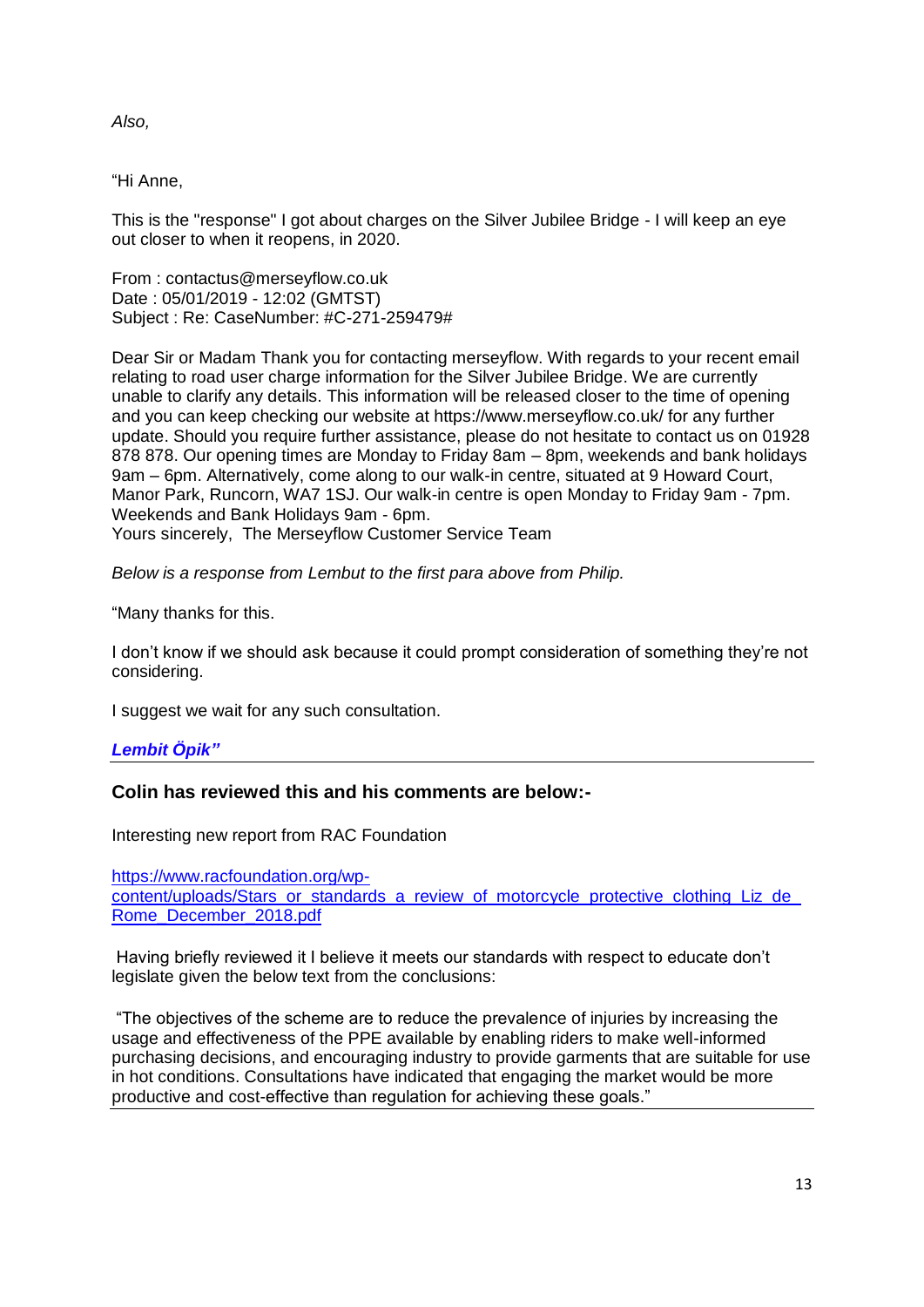#### **Scotland:- Consultations**

Scotland: Consultation: Transportation Noise Action Plan <https://consult.gov.scot/transport-scotland/transportation-noise-action-plan-2019-2023/>

Scotland: Consultation: Motorsports On Closed Public Roads <https://consult.gov.scot/transport-scotland/motorsports-on-closed-public-roads/>

#### **Sites you may wish to visit:**

Guidance: Motorcycles that can be used for motorcycle riding tests (updated 31 December 2018)

[https://www.gov.uk/government/publications/list-of-motorcycles-that-can-be-used-for-riding](https://www.gov.uk/government/publications/list-of-motorcycles-that-can-be-used-for-riding-tests)[tests](https://www.gov.uk/government/publications/list-of-motorcycles-that-can-be-used-for-riding-tests)

Form: Appeal a Motorcycle Single Vehicle Approval (MSVA) decision (updated 28 December 2018) <https://www.gov.uk/government/publications/msva-appeal-application-form-msva-17>

RSGB: Survey respondents back call to increase fines for speeding motorists [http://roadsafetygb.org.uk/news/survey-respondents-back-call-to-increase-fines-for-](http://roadsafetygb.org.uk/news/survey-respondents-back-call-to-increase-fines-for-speeding-motorists/)

[speeding-motorists/](http://roadsafetygb.org.uk/news/survey-respondents-back-call-to-increase-fines-for-speeding-motorists/)

GEM: Clean your plate before every journey and avoid a £1000 fine, urges GEM [https://blog.motoringassist.com/news/clean-your-plate-before-every-journey-and-avoid-a-](https://blog.motoringassist.com/news/clean-your-plate-before-every-journey-and-avoid-a-1000-fine-urges-gem/)[1000-fine-urges-gem/](https://blog.motoringassist.com/news/clean-your-plate-before-every-journey-and-avoid-a-1000-fine-urges-gem/)

Research at DVLA [https://www.gov.uk/government/organisations/driver-and-vehicle-licensing](https://www.gov.uk/government/organisations/driver-and-vehicle-licensing-agency/about/research)[agency/about/research](https://www.gov.uk/government/organisations/driver-and-vehicle-licensing-agency/about/research)

#### **Motorcycles, mopeds and more. Transport for London**

Motorcycles need to meet minimum emission standards when travelling in the Ultra Low Emission Zone (ULEZ) or be subject to a charge.

Vehicles included are:

- Motorcycles
- Mopeds
- Motorised tricycles
- Quadricycles (L category)

#### **Minimum emission standards**

All vehicles will need to meet Euro 3 emissions standards.

The ULEZ will be enforced based on the declared emissions of the vehicle rather than the age - but generally speaking Euro 3 engines as those registered with the DVLA after July 2007.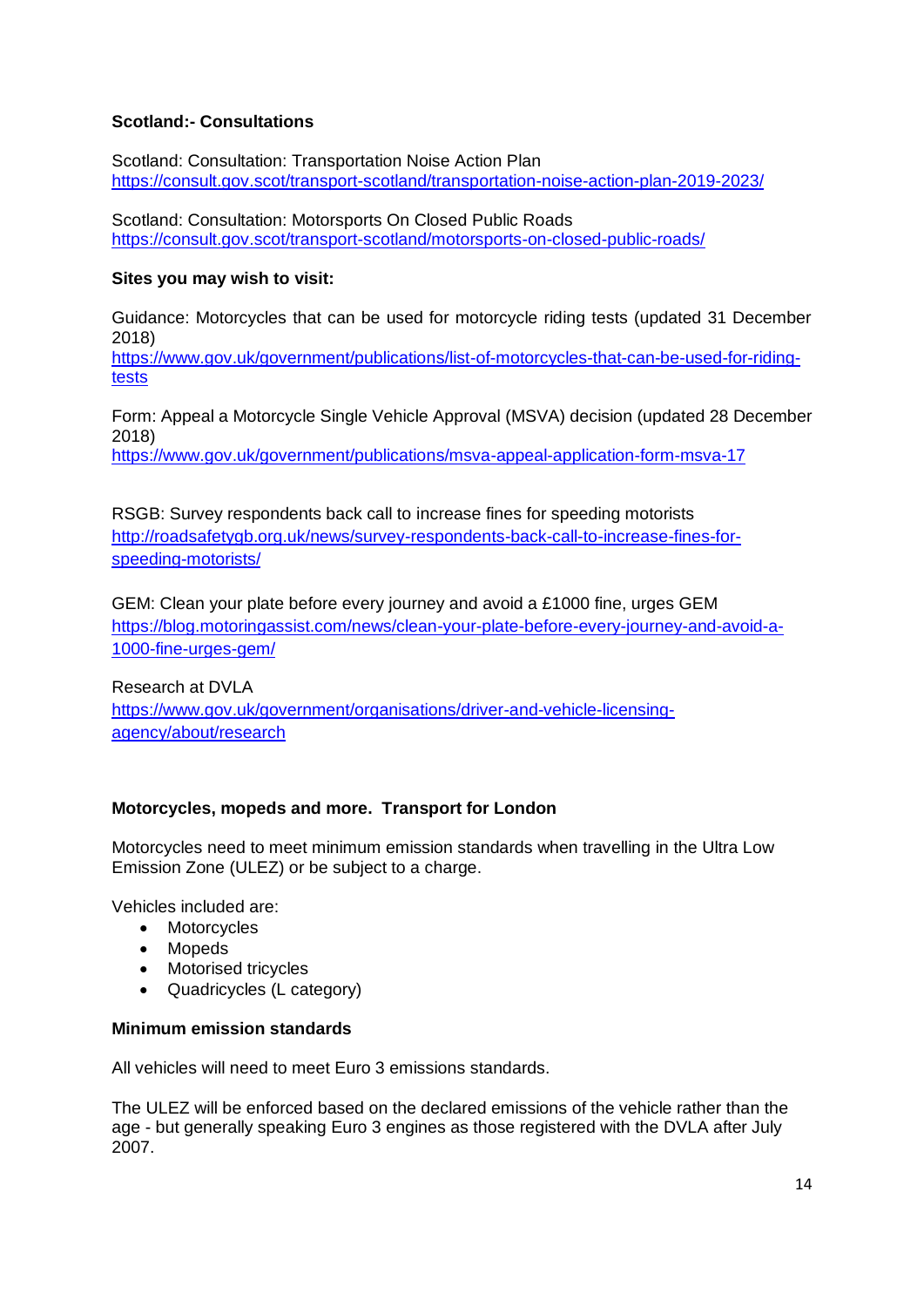Charges (if ULEZ standards not met)

We would prefer vehicle owners to use vehicles that meet the new emissions standards rather than pay a daily charge.

- Daily charge ULEZ (Low): £12.50
- Penalty charge: £160 (reduced to £80 if paid within 14 days)

These are in addition to any Congestion Charges that apply. (Motorcycles etc are not subject to the Low Emission Zone (LEZ).)

#### **How to pay**

- Register for Auto Pay  $(E10$  admin charge per vehicle) this will be expanded to include ULEZ payments. Already have Auto Pay? Then you don't need to do anything
- Pay online on this website from 8 April 2019
- Download the free official TfL app and pay from 8 April 2019
- Pay by phone
- UK: 0343 222 2222 (TfL call charges) [\(https://tfl.gov.uk/corporate/terms-and](https://tfl.gov.uk/corporate/terms-and-conditions/tfl-call-charges)[conditions/tfl-call-charges](https://tfl.gov.uk/corporate/terms-and-conditions/tfl-call-charges) )
- International: +44 20 7649 9122
- Textphone: 020 7649 9123 (if you have impaired hearing)

AutoPay:<https://tfl.gov.uk/modes/driving/congestion-charge/auto-pay>

#### **Your options**

If your vehicle does not meet the required ULEZ standards you can: Walk, cycle or use our public transport network

- This includes our Night Tube, Night Bus and Night Overground services
- Visit our journey planner tool:<https://tfl.gov.uk/plan-a-journey/>

#### **Take advantage of our fares freeze and off-peak fares**

- Use our Hopper fare to take unlimited bus or tram journeys within one hour for £1.50. Find out more about the Hopper fare:<https://tfl.gov.uk/campaign/hopper-fare>
- Travel off peak anywhere between Zones 2 and 6 for £1.50. Find out more about fares
- Night services on the Tube and London Overground are off peak
- If you're planning a night out, travel from Zones 2-9 in to Zone 1 during the rush hour from £2.40. When is off peak[?https://tfl.gov.uk/fares/find-fares/tube-and-rail-fares#on](https://tfl.gov.uk/fares/find-fares/tube-and-rail-fares#on-this-page-2)[this-page-2](https://tfl.gov.uk/fares/find-fares/tube-and-rail-fares#on-this-page-2)

#### **Upgrade to a second-hand vehicle that meets ULEZ standards**

- Nearly all motorcycles produced since 2007 meet the ULEZ standards
- Check your vehicle registration document to find your vehicle's Euro emission standard or NOx emissions. If these are not listed on the vehicle registration document then use our vehicle checker: [https://tfl.gov.uk/modes/driving/ultra-low](https://tfl.gov.uk/modes/driving/ultra-low-emission-zone/check-your-vehicle)[emission-zone/check-your-vehicle](https://tfl.gov.uk/modes/driving/ultra-low-emission-zone/check-your-vehicle)

The date when your vehicle was first registered with the DVLA is in section B of the document. You can check the date with Gov.uk's vehicle enquiry service.

#### **Pay the daily charge**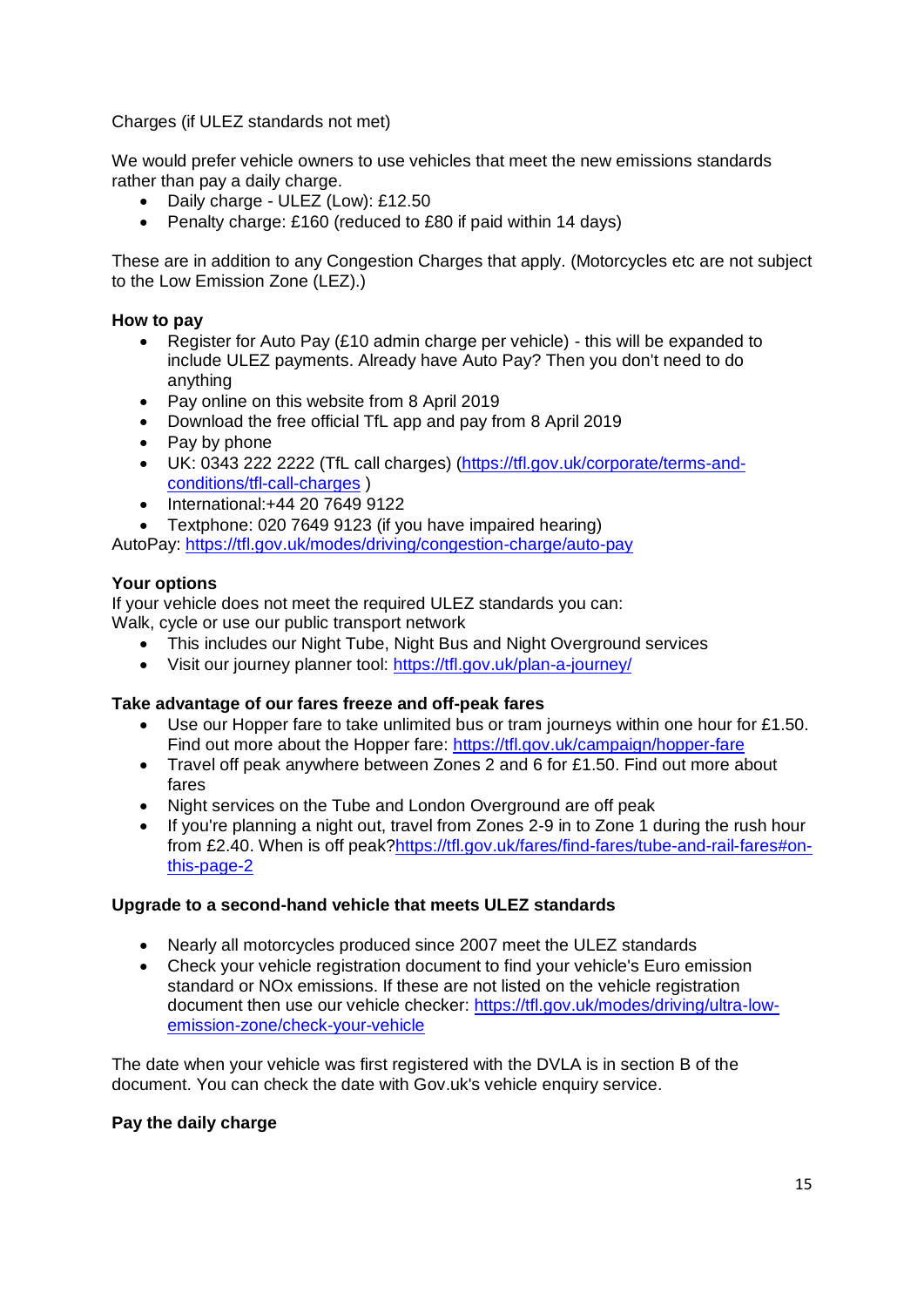You'll be able to pay any ULEZ, LEZ and/or Congestion Charges that apply online, all at the same time

#### **Go electric**

 Electric motorcycles emit no NOx or CO2 from the tailpipe. More information about electric vehicles, including a list of those eligible for a grant, is on Gov.uk's page on plug-in grants :<https://vehicleenquiry.service.gov.uk/>

#### **See if you qualify for a discount or exemption**

 Check on the Discounts & exemptions page: [https://tfl.gov.uk/modes/driving/ultra](https://tfl.gov.uk/modes/driving/ultra-low-emission-zone/discounts-and-exemptions)[low-emission-zone/discounts-and-exemptions](https://tfl.gov.uk/modes/driving/ultra-low-emission-zone/discounts-and-exemptions)

#### **Questions about ULEZ?**

If you need urgent advice about the ULEZ, or disagree with information supplied by our vehicle checker, you can make an enquiry and attach supporting evidence: <https://tfl.gov.uk/modes/driving/cc-contact-us-make-an-enquiry-wizard-37743>

#### **ULEZ boundary expansion**

From October 2021 the ULEZ will expand to the North and South Circular Roads. All motorcycles within the expanded zone will need to meet the ULEZ emissions standards or pay a daily charge.

Find out more about this and other planned changes for the ULEZ and the Low Emission Zone from 2020: [https://tfl.gov.uk/modes/driving/low-emission-zone/lez--ulez-changes-2020-](https://tfl.gov.uk/modes/driving/low-emission-zone/lez--ulez-changes-2020-2021) [2021](https://tfl.gov.uk/modes/driving/low-emission-zone/lez--ulez-changes-2020-2021)

#### **MEPs back new road and vehicle safety rules**

ETSC: January 10, 2019

New EU rules covering road infrastructure safety and minimum vehicle safety standards moved a step closer today, following approval by a key committee of MEPs in the European Parliament. The European Transport Safety Council welcomed the progress and is calling for the EU to reach a final deal on both pieces of legislation as soon as possible.

The European Parliament"s Transport committee voted to approve an update to rules governing road infrastructure safety management. The existing requirements ensure governments carry out regular road safety audits, identify high-risk sites and prioritise safety when building new roads but the rules only apply to major European roads known collectively as the Trans-European Transport Network (TEN-T).

The European Commission proposed an update in May that would extend the rules to all motorways, all "primary roads" and all non-urban roads that receive EU funding. ETSC and other organisations have been calling for all main urban and rural roads to be covered, as many more people die in collisions on these types of roads than on motorways.

MEPs did not choose to extend the scope that far, but their backing of the Commission"s proposal to cover primary roads offers considerably higher potential safety benefits than that of the EU Member State transport ministers. At a meeting in December, transport ministers said it should be up to Member States to decide which primary roads are covered. ETSC fears that that would leave open the possibility that some countries would propose the bare minimum, or only roads that already meet high safety standards.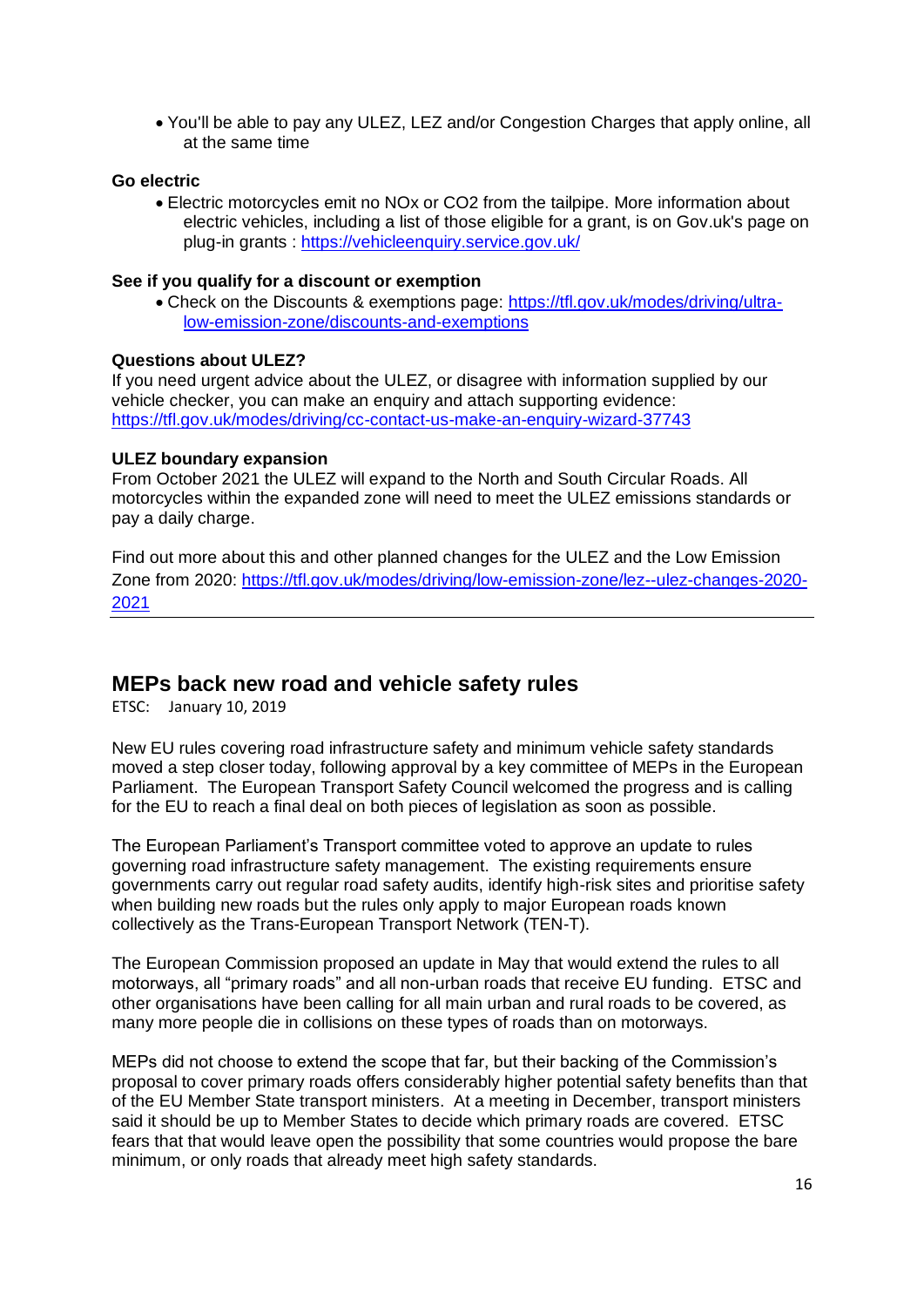The European Commission also proposed in May that performance standards for road signs and road markings across Europe should be developed. MEPs agreed, again taking a stronger position than national transport ministers who effectively dismissed the idea. A high standard and consistency of road signs and road markings across Europe could be an important issue for higher levels of automation, when cars increasingly take away control from the driver under certain circumstances.

MEPs also want to see minimum road safety requirements for vulnerable road users such as pedestrians and cyclists. The existing legislation, which mainly covers motorways, does not make special provision for these groups.

The final shape of the rules will only be decided following a vote by the full European Parliament and final negotiations with transport ministers.

Safer cars, vans, buses and lorries

The Transport committee also voted in support of a wide-ranging package of new vehicle safety measures today. The update to the EU"s General Safety Regulation for motor vehicles was proposed by the European Commission in May and includes a number of new mandatory technologies such as Automated Emergency Braking (AEB) and an overridable form of Intelligent Speed Assistance (ISA), to help drivers keep within the speed limit. MEPs backed the proposals, though they requested an additional two years for Intelligent Speed Assistance systems to be made mandatory.

In a positive move, MEPs said that the new rules should be fast-tracked, with implementation to start two years after adoption of the rules, rather than the three years proposed by the European Commission. In addition MEPs requested that eCall, an automated emergency calling system fitted to all new cars and vans in the EU, should also be fitted to lorries and buses in the future.

Because vehicle regulations are part of EU single market legislation – the Parliament"s Internal Market (IMCO) committee will take the lead role in defining the final vehicle safety rules – starting with a vote next month. ETSC is urging the IMCO committee to back the original timeframe for the introduction of ISA technology, not least because the technology is already widely available. For example, the new Ford Focus is fitted as standard with ISA, across all models in the range.

Ellen Townsend, Policy Director of the European Transport Safety Council said: "MEPs deserve praise for backing a strong package of road infrastructure and vehicle safety legislation today. We hope the final package that ends up being agreed will make a significant contribution to reducing the 500 deaths on European roads each week, and that pressure to weaken the rules is strongly resisted during the upcoming negotiations." ETSC:<https://etsc.eu/meps-back-new-road-and-vehicle-safety-rules/> Notes to editors:

 Joint Statement (ECF, ERF, ETF, ETSC, TISPOL) on Revision of Road Infrastructure Safety Management Directive: [https://etsc.eu/joint-statement-on-revision-of-the-road](https://etsc.eu/joint-statement-on-revision-of-the-road-infrastructure-safety-management-directive-2008-96/)[infrastructure-safety-management-directive-2008-96/](https://etsc.eu/joint-statement-on-revision-of-the-road-infrastructure-safety-management-directive-2008-96/)

 ETSC Position Paper: Revision of the Road Infrastructure Safety Management Directive: [https://etsc.eu/position-paper-the-revision-of-the-road-infrastructure-safety-management](https://etsc.eu/position-paper-the-revision-of-the-road-infrastructure-safety-management-directive-2008-96-and-tunnel-safety-directive-2004-54/)[directive-2008-96-and-tunnel-safety-directive-2004-54/](https://etsc.eu/position-paper-the-revision-of-the-road-infrastructure-safety-management-directive-2008-96-and-tunnel-safety-directive-2004-54/)

 ETSC Position Paper: Review of the General Safety Regulation: [https://etsc.eu/position](https://etsc.eu/position-paper-revision-of-the-general-safety-regulation/)[paper-revision-of-the-general-safety-regulation/](https://etsc.eu/position-paper-revision-of-the-general-safety-regulation/)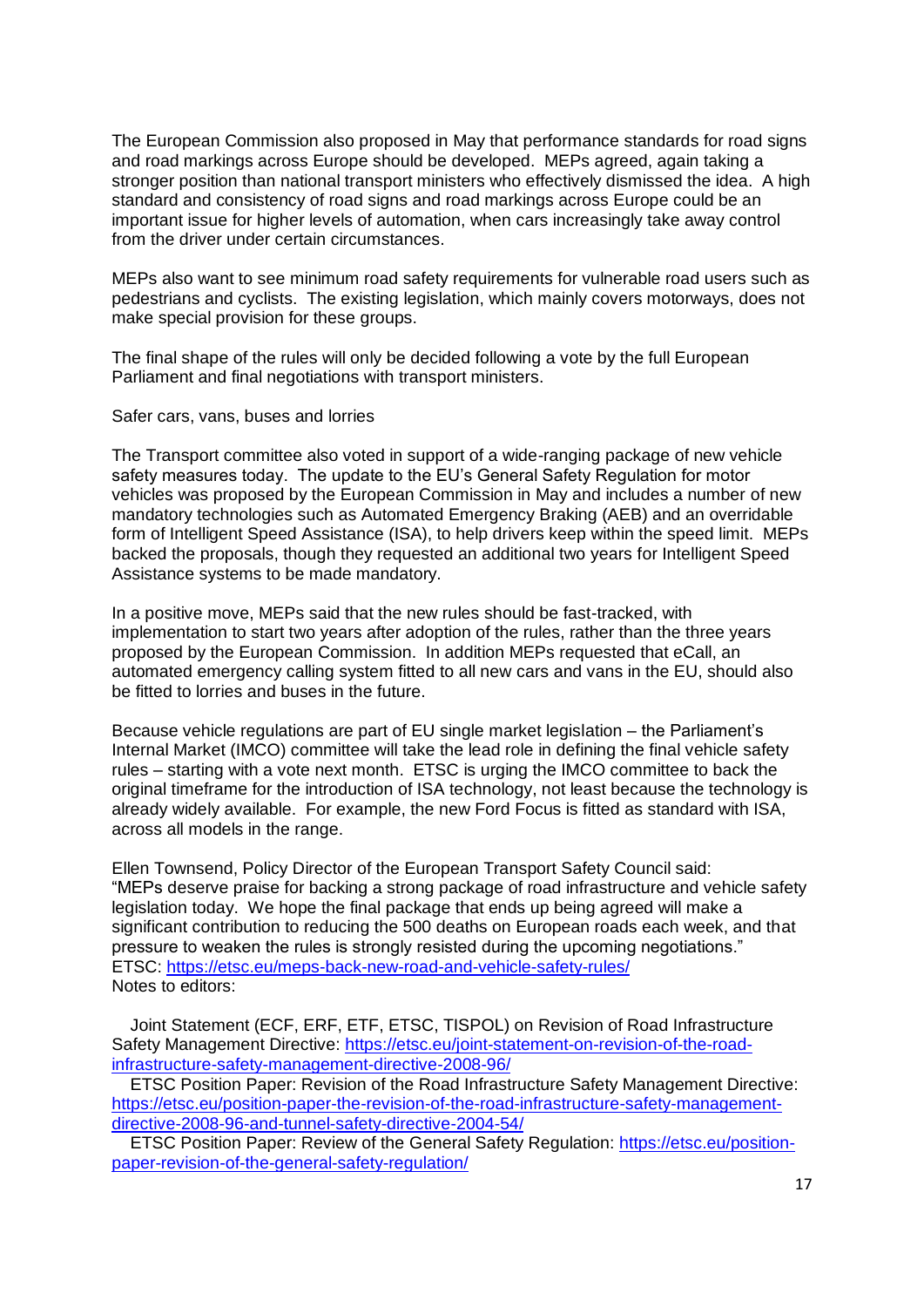Last Night the EU Saved My Life: ETSC"s campaign in support of new vehicle safety measures:<https://etsc.eu/last-night-the-eu-saved-my-life/>

#### *If you're travelling in Sussex – be warned:-*

**'Don't speed on green', motorists warned**



New technology has been introduced in Sussex in an effort to reduce speeding offences at traffic lights.

The "speed on green" cameras aim to tackle the problem of drivers speeding up in order to "beat the red light".

The portable cameras, which work in the same way as traditional speed cameras, are designed to be used at locations controlled by traffic lights and which have red light cameras already in use.

They have been funded by Brighton and Hove City Council, who made the first camera operational on 7 January in an area with a "history of collisions and speeding".

The initial trial, carried out by the Sussex Safer Roads Partnership (SSRP), took place on a 30mph road and resulted in more than 175 potential offences being detected – with speeds as high as 50mph recorded.

While the cameras are currently only being used at one location, the SSRP says the ultimate aim is to have all traffic lights across Sussex capable of detecting "speed on green offences".

Gill Mitchell, lead councillor for transport at Brighton and Hove City Council, said: "I have no doubt that these new speed on green cameras will be a great aid to road safety in Brighton and Hove and will greatly enhance road safety at a number of traffic light controlled junctions where serious injury crashes have occurred."

Sussex Police: [https://news.sussex.police.uk/news/first-speed-on-green-camera-goes-live](https://news.sussex.police.uk/news/first-speed-on-green-camera-goes-live-in-brighton-and-hove-349181)[in-brighton-and-hove-349181](https://news.sussex.police.uk/news/first-speed-on-green-camera-goes-live-in-brighton-and-hove-349181)

#### **2018 Powered Two Wheeler Market**

MCIA: 10th January 2019

In a year that has seen turbulence across several retail sectors, the Powered Two Wheeler (PTW) market bucked the trend by finishing 2018 slightly ahead of 2017, as more people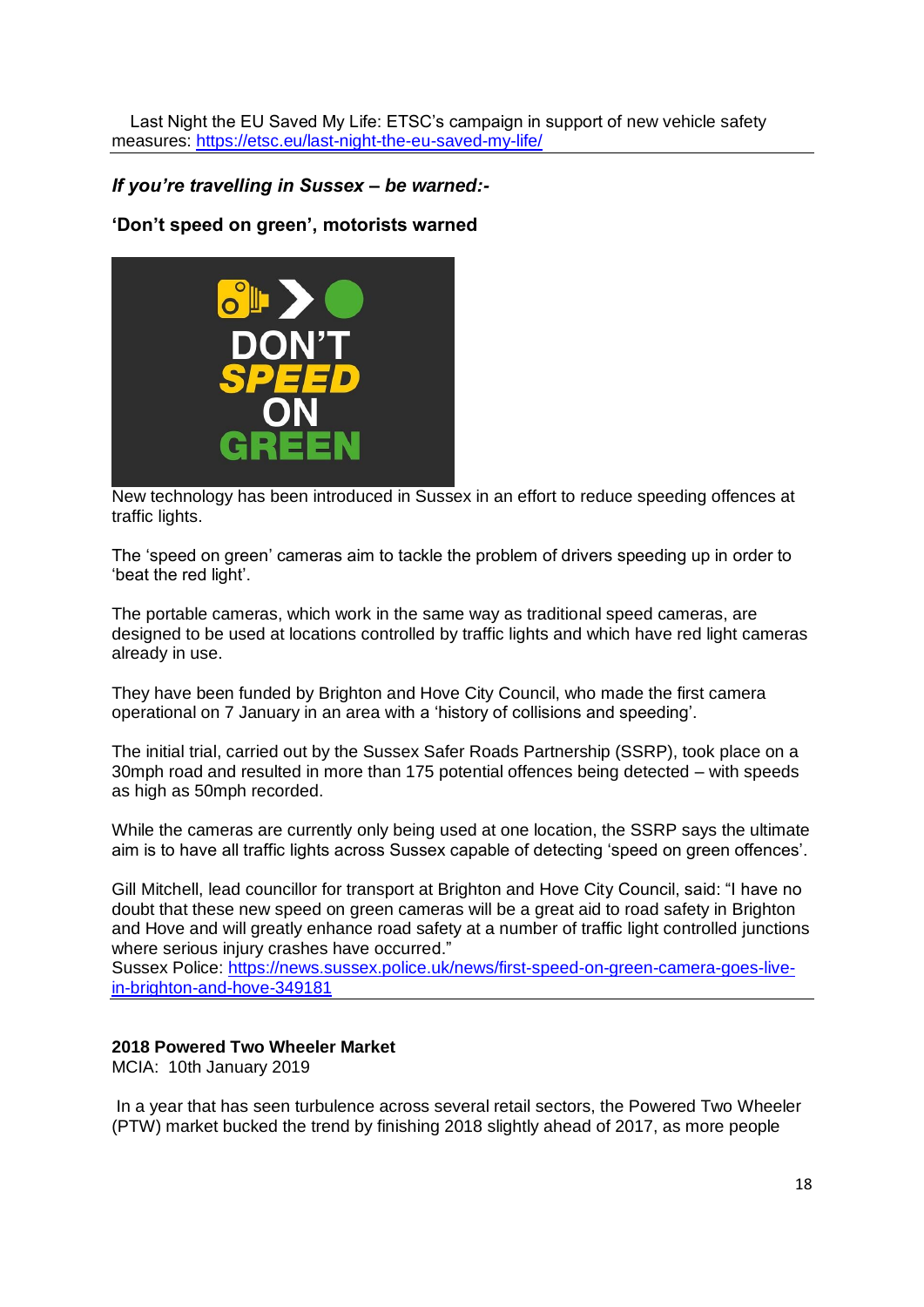took advantage of motorcycles and scooters to beat congestion on their daily commute, improve air quality and enjoy their journeys.

The strongest growth was seen in the 51-500cc segments, which comprises among others, space efficient, zero and low-emission machines, ideal for medium-distance commuting and congestion-busting local deliveries.

The MCIA believes that increased consideration of PTWs and other Powered Light Vehicles within Government transport and road planning would tempt many drivers away from their single-occupancy cars, especially where walking, cycling and public transport are not viable alternatives. The overall PTW market topped-out at 105,816 registrations, made up of 81,263 motorcycles and 24,553 scooters.

A more detailed breakdown of 2018 PTW registrations can be found at: [http://www.mcia.co.uk/sub/Press\\_Stats](http://www.mcia.co.uk/sub/Press_Stats)

 Notes for Editors: The MCIA is the Trade Association representing the Powered Light Vehicle (PLV) Industry. PLVs can be defined as lightweight, two, three and four-wheeled machines, typically powered by zero or low-emission motors. Also known as L-Category vehicles, they are an answer to the congestion and air quality challenges created by personal and goods transportation. For more information about the work of the MCIA and Powered Light Vehicles, please email Nick Broomhall, Communications Manager, or call 07950 168714

MCIA:<http://www.mcia.co.uk/index.php>

## **FEMA**

## **Motorcyclists and the European Commission have a top meeting**

FEMA news by WimTaal - January 16, 2019

If you want to talk about improving road safety for European motorcyclist, the best place to be is the European Commission. So that is where FEMA went.



A FEMA team had a top meeting with Matthew Baldwin, the recently appointed Deputy Director-General for Mobility and Transport and European coordinator for road safety and sustainable mobility. Also present from the Commision were Fotiniloannidou and Casto Lopez Benitez from the European Commission"s Unit Road Safety.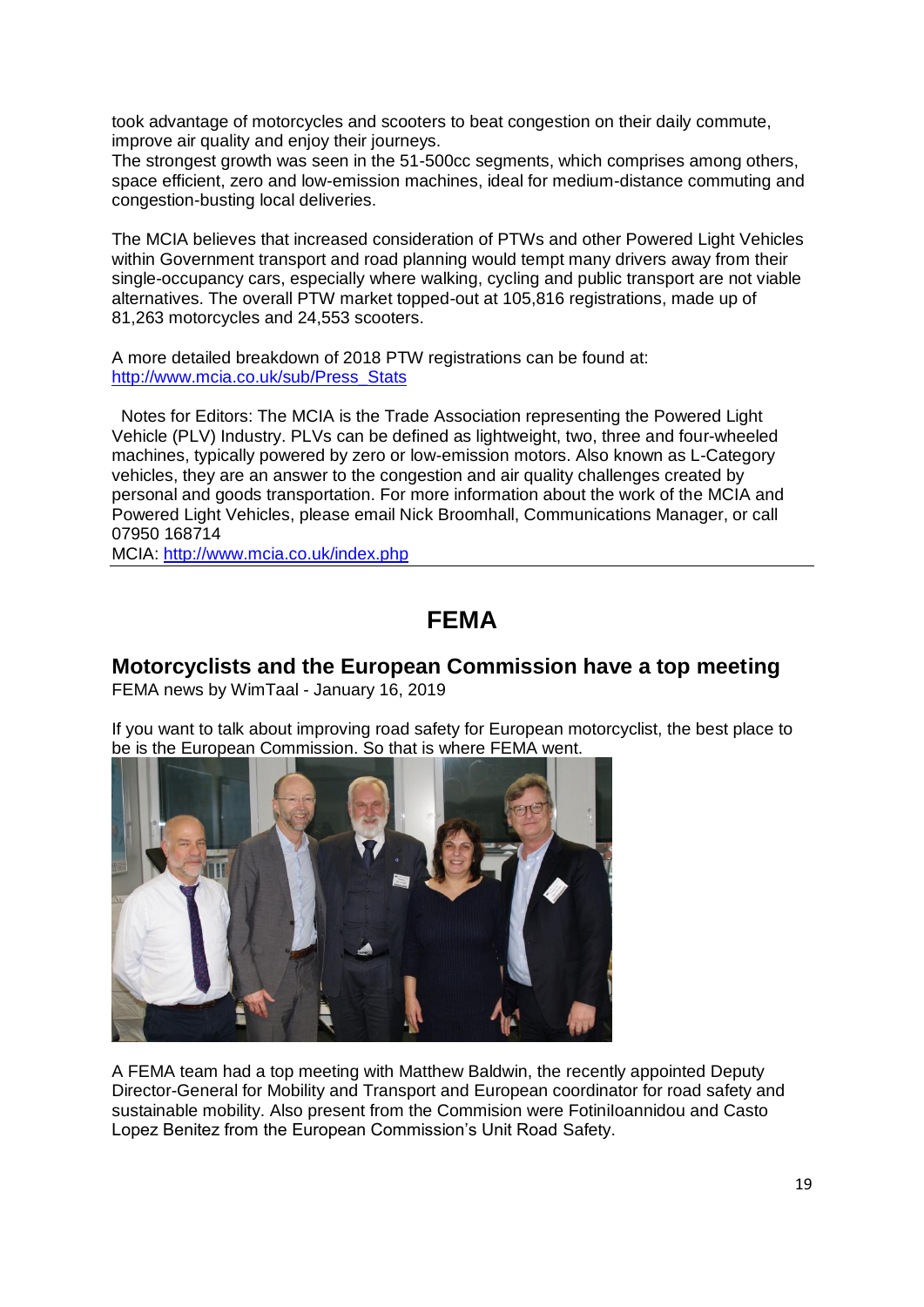From left to right: Casto Lopez Benitez, Matthew Baldwin, DolfWilligers, Fotiniloannidou and Jesper Christensen. (Photography by WimTaal)

On the agenda were the Road Infrastructure Safety Management (RISM) Directive, the General Safety Regulation (GSR) and Pedestrian Safety Regulation (PSR), Intelligent Speed Assistance (ISA), the Third Driving Licence Directive (3DLD), post licence training and some smaller issues.

The atmosphere of the meeting was excellent, not in the least because FEMA fully supports the European Commission in the issues of the Road Infrastructure Safety Management Directive (RISM), the General Safety Regulation and Pedestrian Safety Regulation, although with respect to the RISM Directive there was a question about the possibility of different speed limits for motorcycles and cars. FEMA explained to the European Commission that this is not a good idea and possibly even dangerous for motorcyclists. Asked for motorcyclists" main needs in safer road infrastructure, we mentioned safer barriers, obstacle free roadsides and enough grip on the roads as the main needs. We also promised to provide the Commission with a full list of needs.

On the issue of Intelligent Speed Assistance, we agreed that we are open for discussion about this, as long as the control of the speed is with the rider. Here the views of the European Commission and FEMA didn"t differ. This will be worked out later.

About the Third Driving Licence Directive, we explained that the current system, especially the staged access to the full A licence, is not a success and leads to higher costs for new riders. It leads to more accidents of riders without a licence at all. It also leads to people finding ways to circumnavigate the three stages, which cannot have been the intention. FEMA explained that if a staged access system needs to be in place, we need a simpler system with less tests. We all agreed that post licence training can be beneficial to road safety if done well, but the focus should in general be on the riders" abilities to ride safe in traffic. Also, post licence trainings should not come at the expense of good initial training.

The European Commission also expressed the wish for good cooperation inside the motorcycle world, but more importantly also for good cooperation between motorcyclists" organizations with other organisations of vulnerable road users, such as pedestrians and cyclists. Of course, FEMA already has regular contact with the European Cyclists Federation (ECF) about common views and interests; on a small scale we already do cooperate with the ECF.

Present at the meeting were:

Matthew Baldwin – Deputy Director-General for Mobility and Transport and European coordinator for road safety and sustainable mobility FotiniIoannidou – Head of Unit Road Safety Casto Lopez Benitez – Senior Policy Officer of Unit Road Safety

Jesper Christensen – General Secretary SMC (FEMA"s largest member organization) DolfWilligers – General Secretary FEMA WimTaal – Communications Officer FEMA FEMA: [http://www.fema-online.eu/website/index.php/2019/01/16/motorcyclists-european](http://www.fema-online.eu/website/index.php/2019/01/16/motorcyclists-european-commission-top-meeting/)[commission-top-meeting/](http://www.fema-online.eu/website/index.php/2019/01/16/motorcyclists-european-commission-top-meeting/)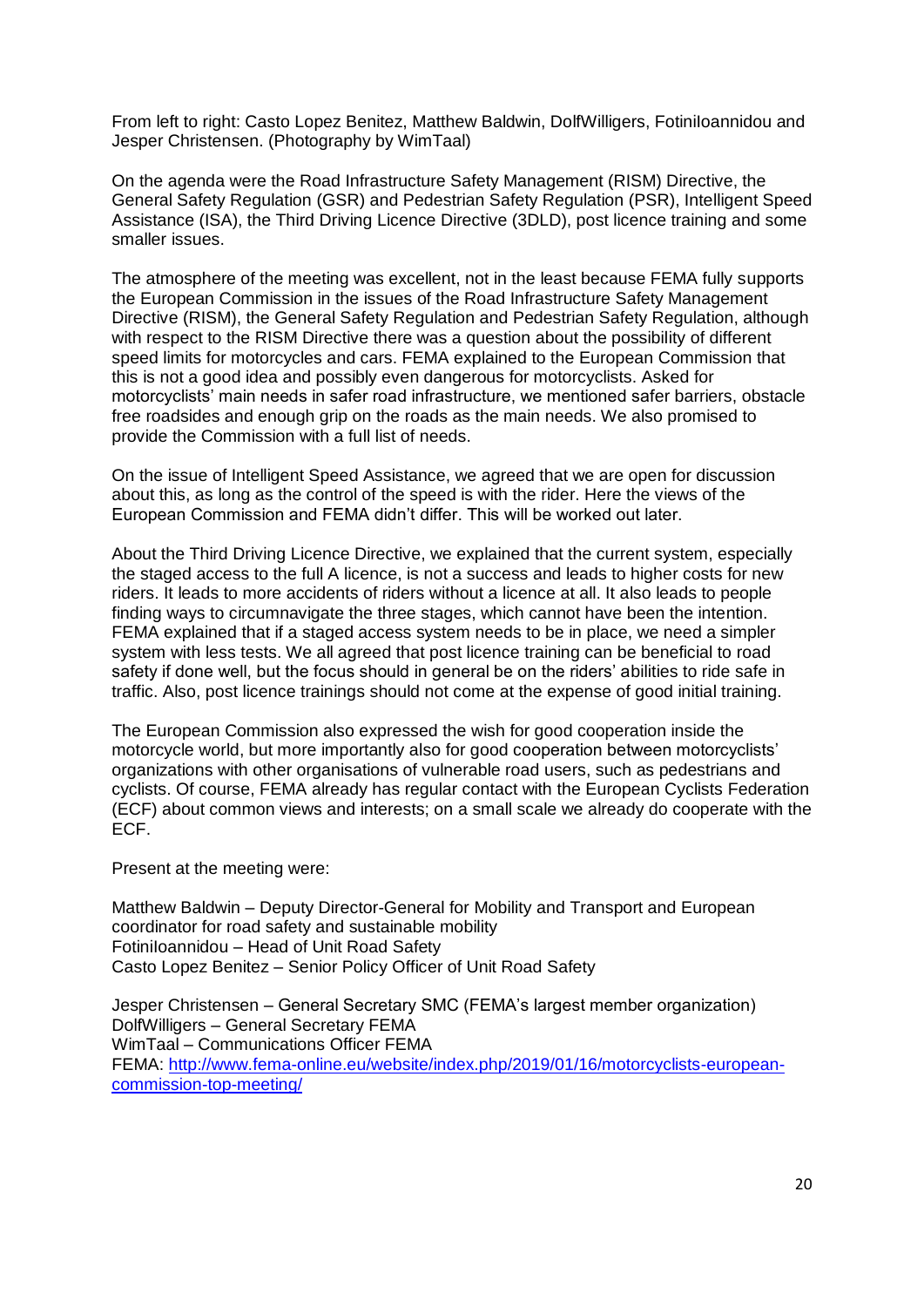## **Pedestrians, Cyclists And Motorcyclists Together Call For Safer Roads In Europe**



 $\bullet$  and  $\bullet$  and  $\bullet$  and  $\bullet$ 

The International Federation of Pedestrians [\(IFP\)](http://www.pedestrians-int.org/en/), the European Cyclists" Federation [\(ECF\)](https://ecf.com/) and the Federation of European Motorcyclists" Associations (FEMA) welcome the initiative of EU institutions to improve the safety of vulnerable road users as a part of revision of the directive 2008/96/EC on [Road Infrastructure Safety Management](https://eur-lex.europa.eu/legal-content/EN/ALL/?uri=CELEX%3A32008L0096) (RISM). We furthermore call on th[eCouncil of the EU](https://europa.eu/european-union/about-eu/institutions-bodies/council-eu_en) and the [European Commission](https://ec.europa.eu/commission/index_en) to take on board the amendments proposed by the European Parliament"s Committee on Transport and Tourism [\(TRAN\)](http://www.europarl.europa.eu/committees/en/tran/home.html) that can further improve the directive.

The current RISM directive defines procedures that were supposed to ensure the safety of road users on the trans-European road infrastructure but were focused nearly exclusive on the safety of car-occupants. This is one of the reasons why fatalities among pedestrians and cyclists have decreased at a lower rate – by respectively 13% and 1.4% between 2010 and 2016, compared to 20% for car occupants. In 2017, vulnerable road users accounted for almost half of the road victims in the EU.

In May 2018 the European Commission published a proposal to revise the directive. To address the safety of pedestrians, cyclists and motorcyclists, a new article 6b was included in the proposal, stating that "Member States shall ensure that the needs of vulnerable road users are taken into account in the implementation of the [directive] procedures". We applaud the fact that both the Council and the Parliament agreed with this addition.

The TRAN Committee report adopted on January 10th 2019 also added the following key points to the Commission proposal:

- The Commission should develop quality requirements for the needs of vulnerable road users.
- The Commission should develop minimum requirements for training curricula for road safety auditors and include pedestrian and cycling infrastructure in them.
- Member States should periodically report on how they are improving protection of vulnerable road users.

We consider the above as key elements to ensure EU funding is not spent on building infrastructure that is unsafe for pedestrians, cyclists or motorcyclists. New motorways should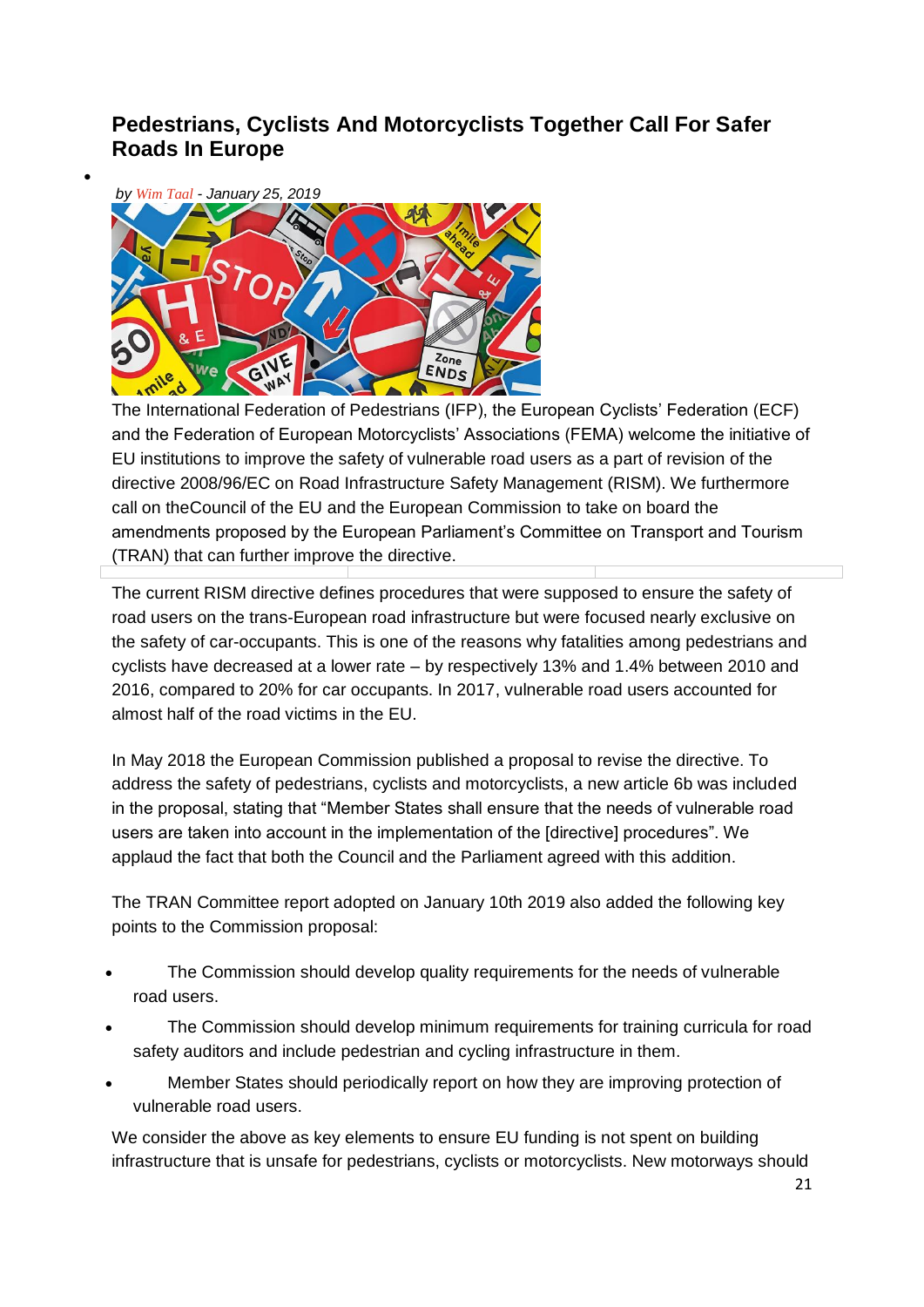not cut off cycle paths, pedestrians should have a sufficient density of safe crossings, motorcyclists should not be confronted with unsafe barriers – this sounds obvious, but unfortunately is not yet a reality across the whole EU.

January 23rd 2019 marked the start of interinstitutional dialogue between the Parliament, the Council and the Commission on the revision of the directive. We call on the Council and the Commission to accept the amendments proposed by the TRAN Committee regarding the safety of vulnerable road users. It would be a significant step towards fulfilment of the commitments made by 28 Member States in Malta in 2017, to actively engage in halving road deaths by 2020 on European roads, and by EU transport and environment ministers in Graz in 2018, to take account of vulnerable road users in the amendment of the RISM directive.

*Geert van Waeg – President International Federation of Pedestrians Adam Bodor – Advocacy and EuroVelo Director European Cyclists' Federation Dolf Willigers – General Secretary Federation of European Motorcyclists' Associations*

#### **'Total nonsense' that speeding is 'victimless crime' – IAM RoadSmart**

IAM RoadSmart is backing a national crackdown on speeding, saying there is "clear evidence that speed kills".

The two-week speed enforcement campaign (14-27 January) is being coordinated by the National Police Chiefs" Council (NPCC).

Forces participating include Warwickshire Police and West Mercia Police, who are urging motorists to "stay safe and keep speeds down" as part of a joint operation.

The campaign is also being supported by IAM RoadSmart, who says many people see speeding as a 'victimless crime'.

Neil Greig, IAM RoadSmart director of policy and research, said: "Many people see speeding as a victimless crime – that is total nonsense.

"Many drivers think they can easily handle the speed they drive, and assume their skills are great enough to handle an emergency.

"We at IAM RoadSmart would like to ask those people to take a long, hard look at their attitudes and stop kidding themselves they are always safe."

Government statistics for 2017 show "exceeding speed limit" as a contributory factor in 203 road deaths and 1,212 serious injuries.

In addition, 'travelling too fast for conditions' was a factor in 136 fatalities and 1,327 serious injuries.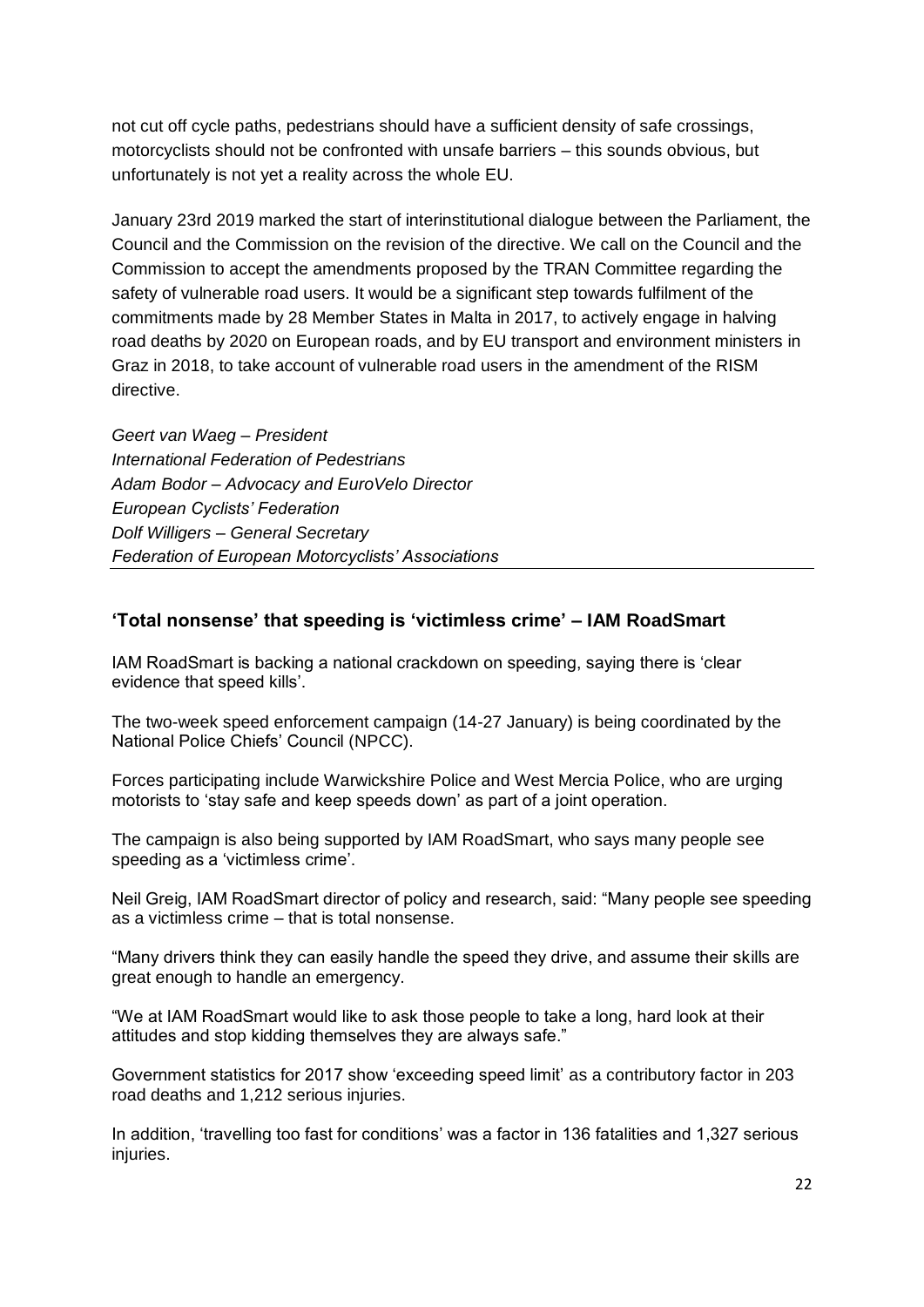Chief constable Anthony Bangham, NPCC lead for roads policing, said: "Driving or riding at safe speeds is a key theme of the National Roads Policing Strategy and the speed campaign during January means police forces across the UK will focus on those who are travelling too fast on our roads, putting themselves and others at risk by doing so.

"Respecting the speed limit is fundamental to reducing danger on our roads. Enforcing those limits falls to the police and officers will be doing just that to ensure all road users remain as safe as possible."

#### **Leave your phone alone while driving**

Posted on January 21st, 2019 by GEM Motoring Assist

GEM Motoring Assist is urging every driver to accept that using a mobile phone while at the wheel is not only illegal but also far too risky.

The current penalty of a £200 fine with six penalty points was introduced on 1 March 2017. But figures released by the Department for Transport reveal there are still unacceptably high levels of illegal phone use among drivers, with 37% of drivers believing the chance of getting caught is minimal, and 52% not concerned about the impact of getting caught.

GEM road safety officer Neil Worth says holding and using any device while in control of a car is a potentially lethal distraction. He appeals for all drivers to understand the unacceptable level of risk that goes with using a phone while at the wheel.

"Being distracted while driving – whether by something inside the car, something outside the car, something inside your head or an action that"s not connected with the primary task of driving – is a major cause of crashes and road deaths," he says. "Using a hand-held phone while driving is a serious offence. But using any mobile device, even in hands-free mode, is a potentially lethal distraction, first of all because of the physical tasks – such as keying in characters on your phone or scrolling through information.

"It"s also mentally distracting. You only have 100 per cent concentration. So if you allow yourself to take part in a conversation or try to read and respond to data on your phone, you"re seriously reducing your ability to focus on the journey, on the road ahead and on the hazards that may be developing.

"The good news is that every driver can take responsible steps to leave their phone alone and to minimise all other distractions on a journey.

"You wouldn"t do it on your driving test, you wouldn"t do it with a police officer watching… so ask yourself is there anything that makes it any less risky or foolish just because the police aren"t there? The answer is no. It is irresponsible and puts not only your own safety at risk, but the safety of those who happen to be sharing the road space with you.

"By never using your phone on journeys, you will not only be staying legal, you will also be giving yourself the very best chance to react early to hazards – a vital part of keeping yourself safe."

GEM has a number of simple tips regarding mobile phones and driving: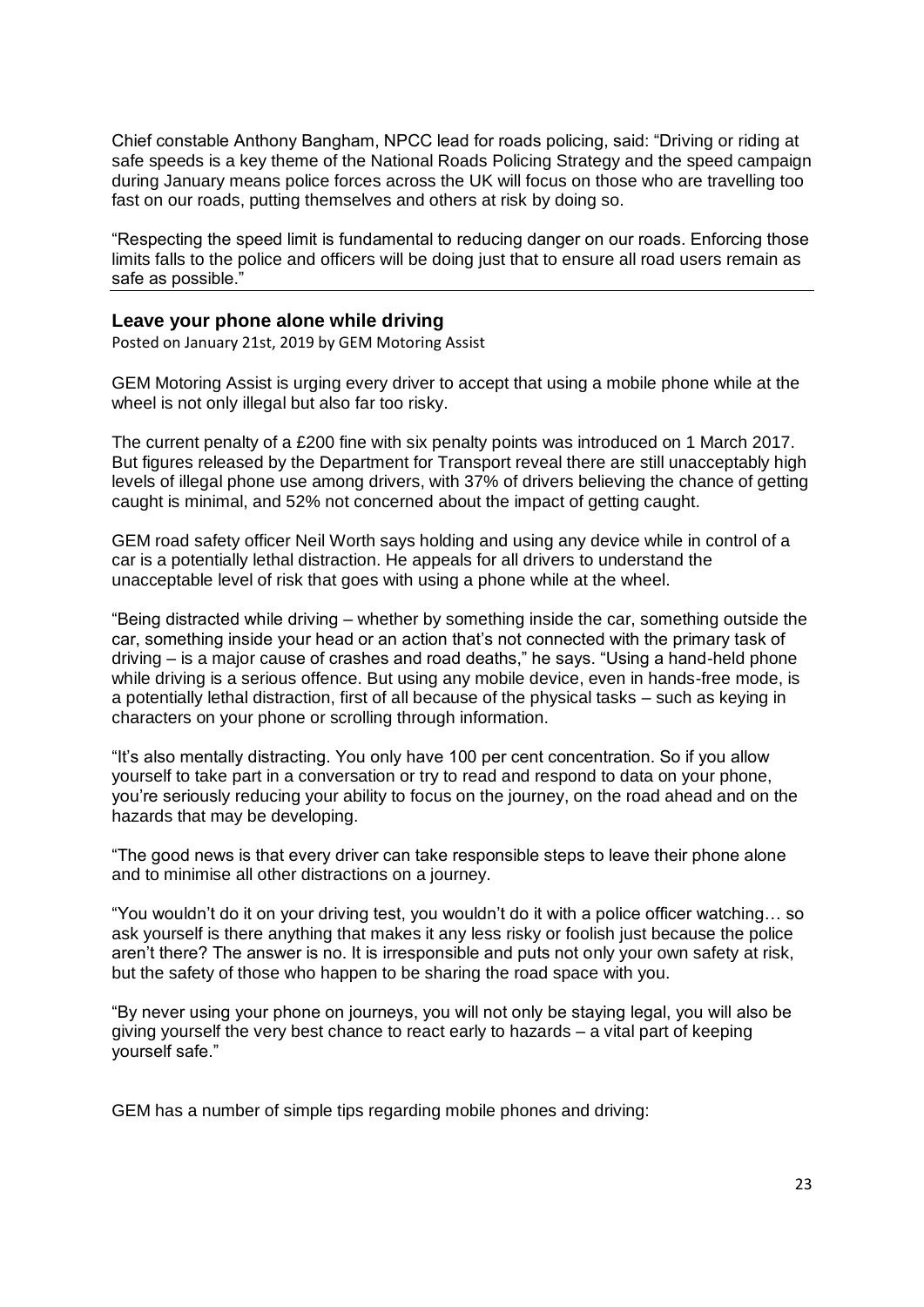1. You"re allowed to use a mobile phone when you are safely parked, with the engine off and the handbrake on.

2. Please do not pick up your phone in any other driving situation, including when you"re stationary at traffic lights or queuing in traffic.

3. The only exception to this is if it"s an emergency and it would be unsafe or impractical to stop, in which case you may call 999.

4. Don"t assume that using a hands-free kit means you have dealt with the risk. You are still allowing yourself to be distracted from the task of safe driving, and you could still be prosecuted for not being in control (an offence that carries a £100 fine and three penalty points).

5. Take a few minutes before a journey to make important calls or to check voice messages and emails. Work together with friends, family, colleagues and work contacts to remove the expectation that we should all be available, all the time.

6. Plan journeys to build in breaks from driving, where you can call, text or email or interact with social media in a safe environment.

#### **MAG Central Office:**

MAG, Unit C13, Holly Farm business Park, Honiley, Kenilworth, Warwickshire CV8 1NP

| Tel: 01926 844 064 Fax: 01926 844 065 Email: central-office@maq-uk.org |                        |                            |  |
|------------------------------------------------------------------------|------------------------|----------------------------|--|
| <b>Executive Officer</b>                                               | Julie Sperling         | exec@mag-uk.org            |  |
| Membership Administrator                                               | Carol Ferrari          | membership@mag-uk.org      |  |
| Director of Communications &                                           | LembitÖpik             | public-affairs@mag-uk.org  |  |
| <b>Public Affairs</b>                                                  |                        |                            |  |
| Director of Campaigns &                                                | Colin Brown            | campaigns@mag-uk.org       |  |
| <b>Political Engagement</b>                                            |                        |                            |  |
| <b>NATIONAL OFFICERS</b>                                               |                        |                            |  |
| National Chairman                                                      | Selina Lavender        | chair@mag-uk.org           |  |
| National Vice-Chairman                                                 | <b>Andy Carrott</b>    | vice-chair@mag-uk.org      |  |
| <b>National Finance Officer</b>                                        | <b>Position Vacant</b> | finance-officer@mag-uk.org |  |
| <b>Network Co-Ordinator</b>                                            | Anne Gale              | aine@mag-uk.org            |  |
| President/The ROAD Editor                                              | lan Mutch              | theroad@mag-uk.org         |  |
| National Reps Liaison Officer                                          | Jane Carrott           | nrlo@mag-uk.org            |  |
| <b>National Clubs Liaison Officer</b>                                  | <b>Position Vacant</b> | clubs-officer@mag-uk.org   |  |
| Events (Shows and Stands)                                              | <b>Position Vacant</b> | events@mag-uk.org          |  |
| Director TMAGL                                                         | Pete 'Veece' Davison   | central-office@mag-uk.org  |  |
| <b>Director TMAGL</b>                                                  | <b>Tony Cox</b>        | central-office@mag-uk.org  |  |
| <b>Director TMAGL</b>                                                  | <b>Andy Carrott</b>    | central-office@mag-uk.org  |  |
| Director TMAGL                                                         | <b>Steve Wykes</b>     | central-office@mag-uk.org  |  |
| Director TMAGL                                                         | lan Churchlow          | central-office@mag-uk.org  |  |
| <b>Director TMAGL</b>                                                  | Selina Lavender        | central-office@mag-uk.org  |  |
| <b>Director TMAGL</b>                                                  | <b>Position Vacant</b> | central-office@mag-uk.org  |  |

 $\Omega$ 1026 844 064 Fax: 01026 844 065 Email: central-office@